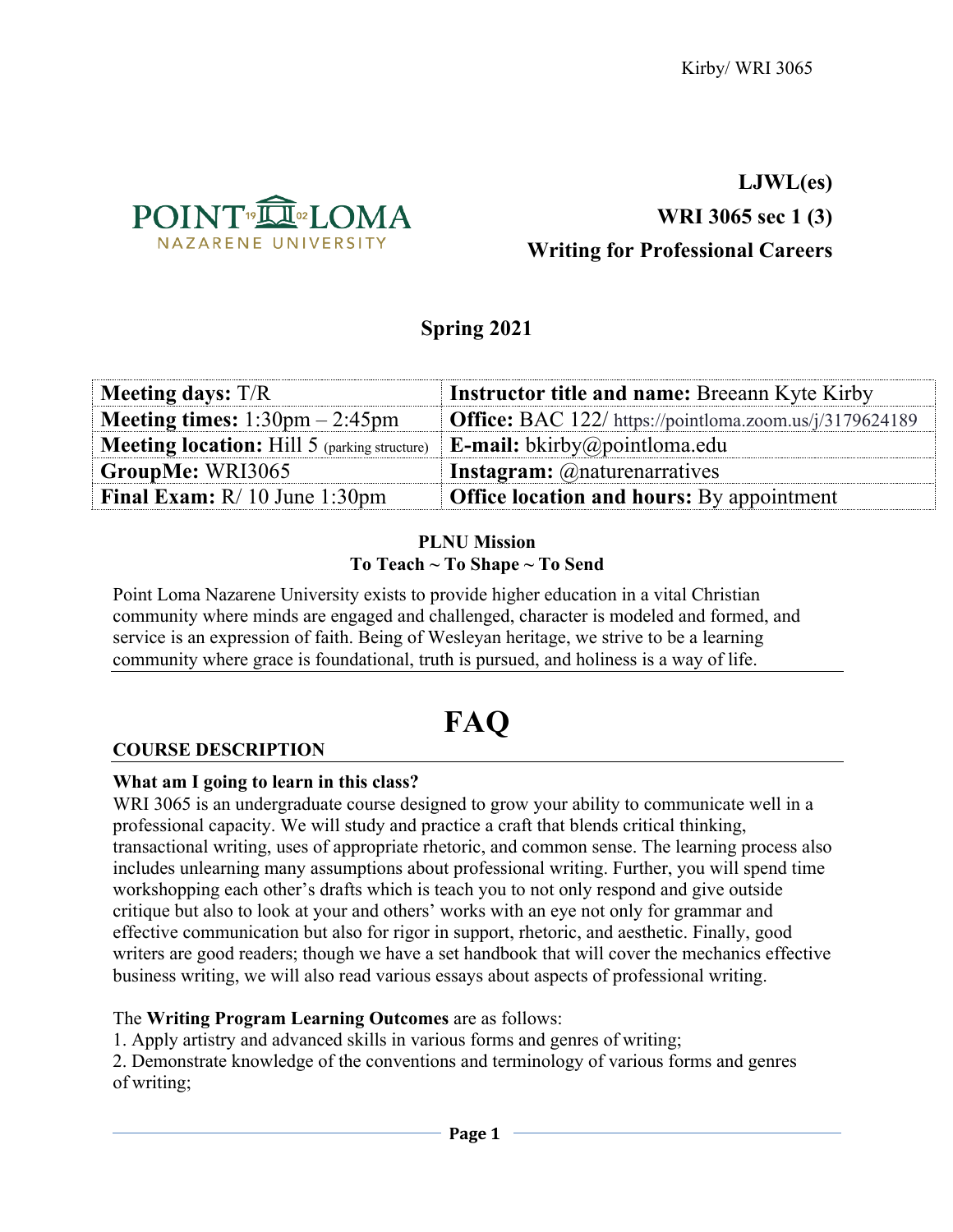3. Engage in writing and editorial processes in a professional environment;

4. Present written work to live audiences, demonstrating strategies for audience engagement and oral communication.

## The **Course Learning Outcomes (CLO)** for this class are as follows:

1. Identify appropriate transactional writing styles for specific professional situations.

- 2. Analyze professional writing to determine efficacy for target audience.
- 3. Craft a variety of transactional texts appropriate for audience and purpose.

4. Format texts in a genre-appropriate and professional manner for submission to workshop and publication.

## **Why do I have to take this class?**

The short answer is that unless you are a writing major, you don't have to take this class. The better answer is that this class will make you a better critical thinker and writer—skills you can take from the classroom into many areas of your life. Being able to read, analyze, synthesize, and write effectively gives you agency<sup>1</sup> in whatever field you may enter.

## **REQUIRED TEXTS AND RECOMMENDED STUDY RESOURCES**

## **What do I have to buy for this class?**

- 1. Roman, Kenneth and Joel Raphaelson. *Writing that Works.* Harper Collins, 2000. ISBN: 9780060956431
- 2. Printouts from Canvas as well as your essays— plan your money accordingly (~\$50).

a. You will make copies of various pieces in your portfolios for the class to workshop b. Part of your grade will be printing out some essays on Canvas, annotating them, and turning them in to me.

- 3. Pocket folder (not a three-ring binder) to turn in your work.
- 4. Various office supplies (highlighters, pens, stapler, Scotch tape, paper for notes)

*\*\*In the interest of lightening the financial burden of college education, I have placed our additional readings on Canvas rather than constructing a course reader. It is your responsibility to PRINT these texts out for annotation purposes and bring them to class. PLNU COPYRIGHT POLICY Point Loma Nazarene University, as a non-profit educational institution, is entitled by law to use materials protected by the US Copyright Act for classroom education. Any use of those materials outside the class may violate the law.\*\**

## **Are there any resources I can use online and/or on campus to help me?**

Yes. The following are a few of my favorites.

**Tutorial Services** (i.e. tutoring, paper editing, review sessions & Academic Coaching) will be offered virtually during the 2020/21 academic year via *Brainfuse* and select Review Sessions will be conducted in Canvas. *Brainfuse* allows students to be tutored by faculty-recommended PLNU tutors and non-PLNU tutors. Tutorial services via *Brainfuse* include live tutoring, writing labs, and language labs for foreign languages. Tutoring in *Brainfuse* has the capabilities of screen sharing, smartboards, and audio/video capabilities. You can contact tutorial services at TutorialServices@pointloma.edu.

 $<sup>1</sup>$  The ability to act with power and authority.</sup>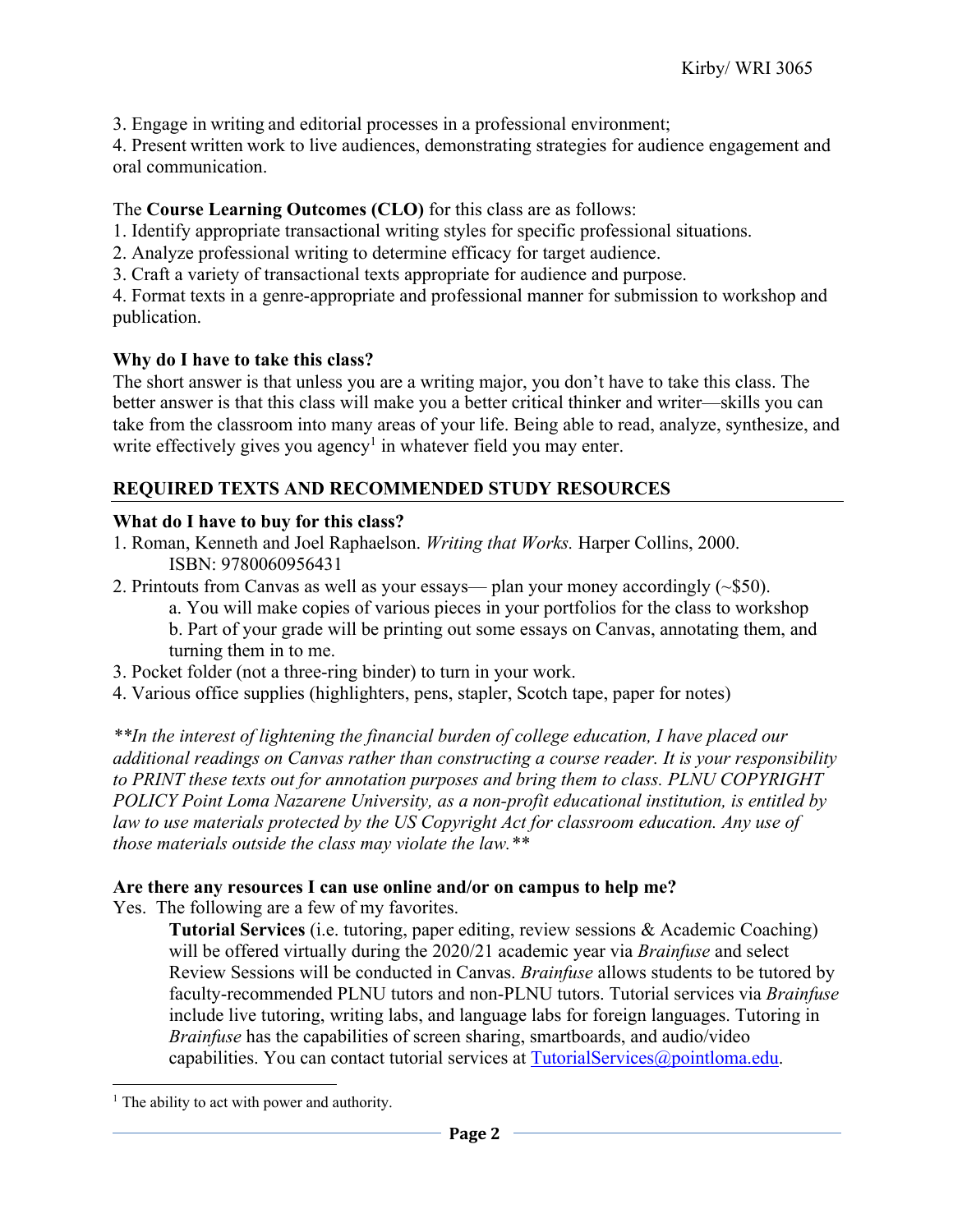**The Library** has not only many books but also databases that allow you to do specific searches for any topic you want. Further, it also contains very helpful librarians who can assist you.

**Canvas** will contain this syllabus, the assignments, some readings, and other fun sundries throughout the semester. Sometimes you might have to print them for class. Please check Canvas regularly.

**OneLook** is an online database of dictionaries www.onelook.com.

**Wikipedia** is an online encyclopedia www.wikipedia.org. Though this site can have errors from time to time, it is a wonderful place to look up any person, place, or event you encounter in your reading that you do not know. While I love Wikipedia for its ability to quickly provide information, DO NOT use this as a source for your papers. **Me** I am available to answer any questions you may have. You can schedule appointments to see me in class or email me—**please include "WRI 3065" in the subject** line of your emails to me.

## **ASSESSMENT AND GRADING**

## **How do I pass this class?**

- 1. Come to class
- 2. Do all the assignments
- 3.Turn them in on time

## **What specifically does that look like?**

We're going to learn about what transactional writing looks like in the professional world and then create pieces of your own that you can then take with you when you graduate as a portfolio for things like a job, internship, or graduate program.

That's a lot to pack into a semester course that meets for about an hour a few days a week. But we're going to give it the clichéd good college try by writing often. Writing skill is like a human muscle, if you exercise it regularly, it gets strong and doing the work gets easier.

Some of the writing will be your creating a portfolio of work that presents your "brand" and professional presence in the world with the idea that you will be able to use this portfolio or pieces from it to apply (as stated above) for a job, an internship, or a graduate degree. Some of your writing will be a portfolio of transactional writing that is specific to your current career aspirations. With this portfolio, I aim for you to gain proficiency in types of writing that you might actually produce once you've moved into your post-bachelor career. Some things will be universal—everyone needs to know how to write a professional email. But some things will be specific to your career goals, and you will find out what those things are. Not everyone will write a fundraising letter—I never have; not everyone will write grants—I've written many.

However, with all the writing we will do, the main thing is that you get your ideas clearly down on paper. So even if you end up in 20 years writing a memo that you didn't write in this class, you'll know how to find examples of memos and how to express your ideas well. That last one is the hard part: expressing ideas on paper. I emphasize revision and process because most of us need to produce what Anne Lamott calls "shitty first drafts" before we can see where our ideas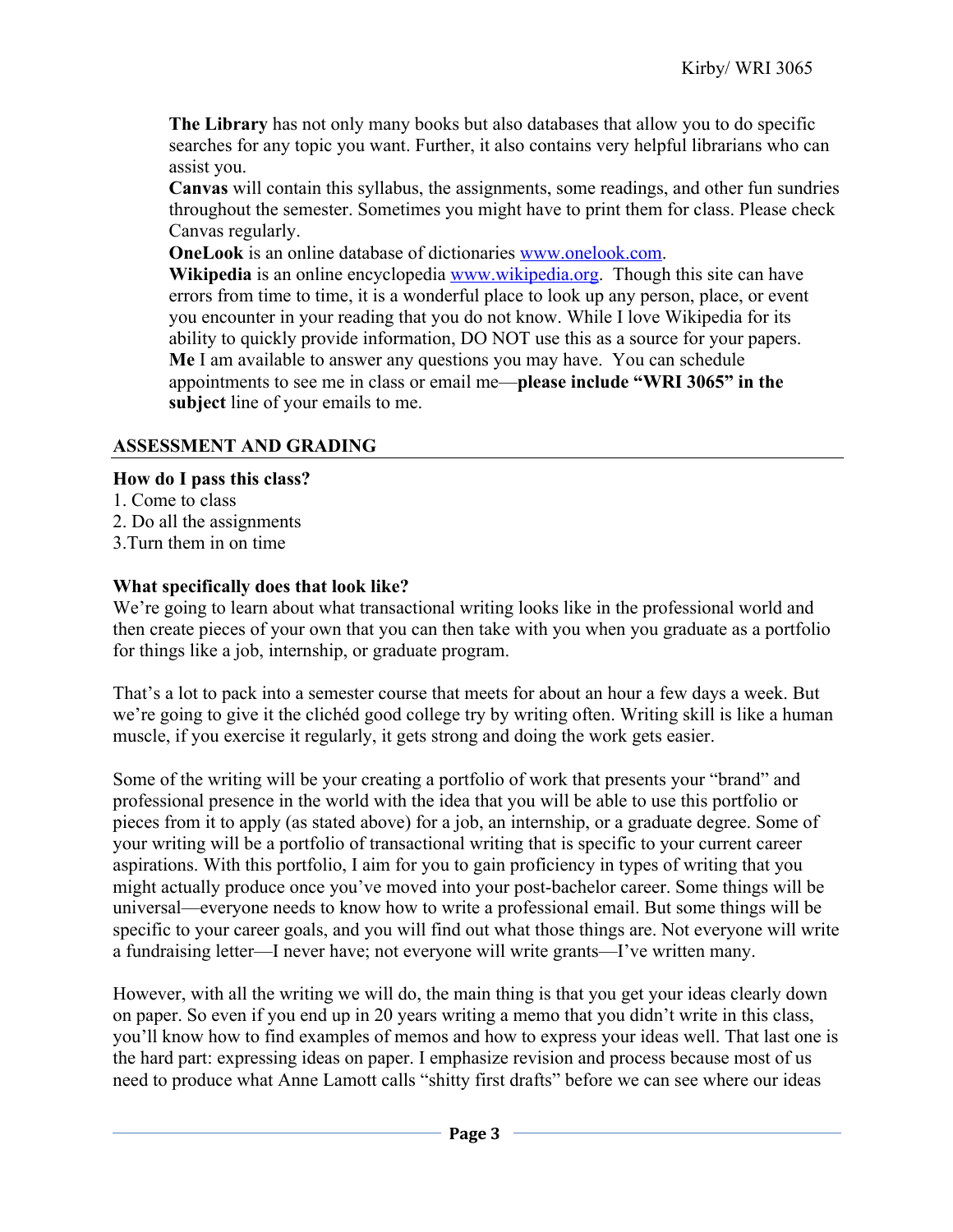need work. You will write a lot of "shitty first drafts" in this class. And you will help each other find the good ideas, the clever sentences, and solid descriptions within those drafts, turning those first drafts into coherent and engaging final products. In those initial versions of a piece, you may not have perfect grammar, that's okay—no writer ever does. In the process of revision, the grammar gets cleaned up.

Writing is less like chipping away at a marble sculpture to reveal a finished piece and more like a caterpillar transforming into a butterfly: the end product may look nothing like your first draft. But the first draft carried all the source ideas (the DNA if you will) that lets you break your piece down to primordial goo and rebuild it as a butterfly.

There will be some sort of writing due every week. This isn't to scare you but to let you know the pacing of the writing. Some assignments may have more than one due date. The first date is for you to turn in something that you think is the best you could do while the second date is for a final submission after you've worked with your peers on it.

#### **So does this mean that my first drafts can be some stream of consciousness string of text I wrote during chapel right before class?**

Nope. That is not a first draft. That is what my writer friend calls "draft 0" and I call "spew." That in-chapel, quick putting down of your ideas is a NECESSARY part of writing, but not the "shitty first draft" that others can work with. Going back to our caterpillar/butterfly analogy: a caterpillar may look nothing like a butterfly, but it's still a viable organism—it can live and breathe on its own. Your first draft needs to look like a caterpillar.

#### **Okay that's all fancy words and images but what does that practically look like in my busy life as a college student? What's the bare minimum I can get away with in a draft?** Unless done in class, you first draft needs to be

a. Typed and double spaced in the appropriate format (formatting can vary depending on the piece you are writing (e.g. a grant vs a memo; however, if no formatting is specified, the default is MLA);

b. Demonstrate you have been thinking about what you are writing about;

c. Be free of typos.

## **Ha! So I do have to have perfect grammar in my first draft!**

No. Typos are not grammar mistakes. Typos are ignoring the things that you already do proficiently in your writing on social media, email, and texting. Things like not putting a period at the end of a sentence Or not capitalizing my name, which is breeann Kirby (another typo is spelling my name wrong—or your name, for that matter). Or when you are writing.<sup>2</sup> You need to have complete thoughts. Typos are one of my HUGE pet peeves. They are not just mistakes but a sign of disrespect to me and your peers who will be working with your writing. Most typos can be easily caught if you read through your paper at least once before you turn it in (pro tip: read your paper out loud. You'll catch a lot of stuff that way.) Because no one is a perfect proofreader, I will allow one typo every page (meaning if you have a five-page paper, you may have up to five typos total on any of the pages in that work).

<sup>&</sup>lt;sup>2</sup> Note the three typos here.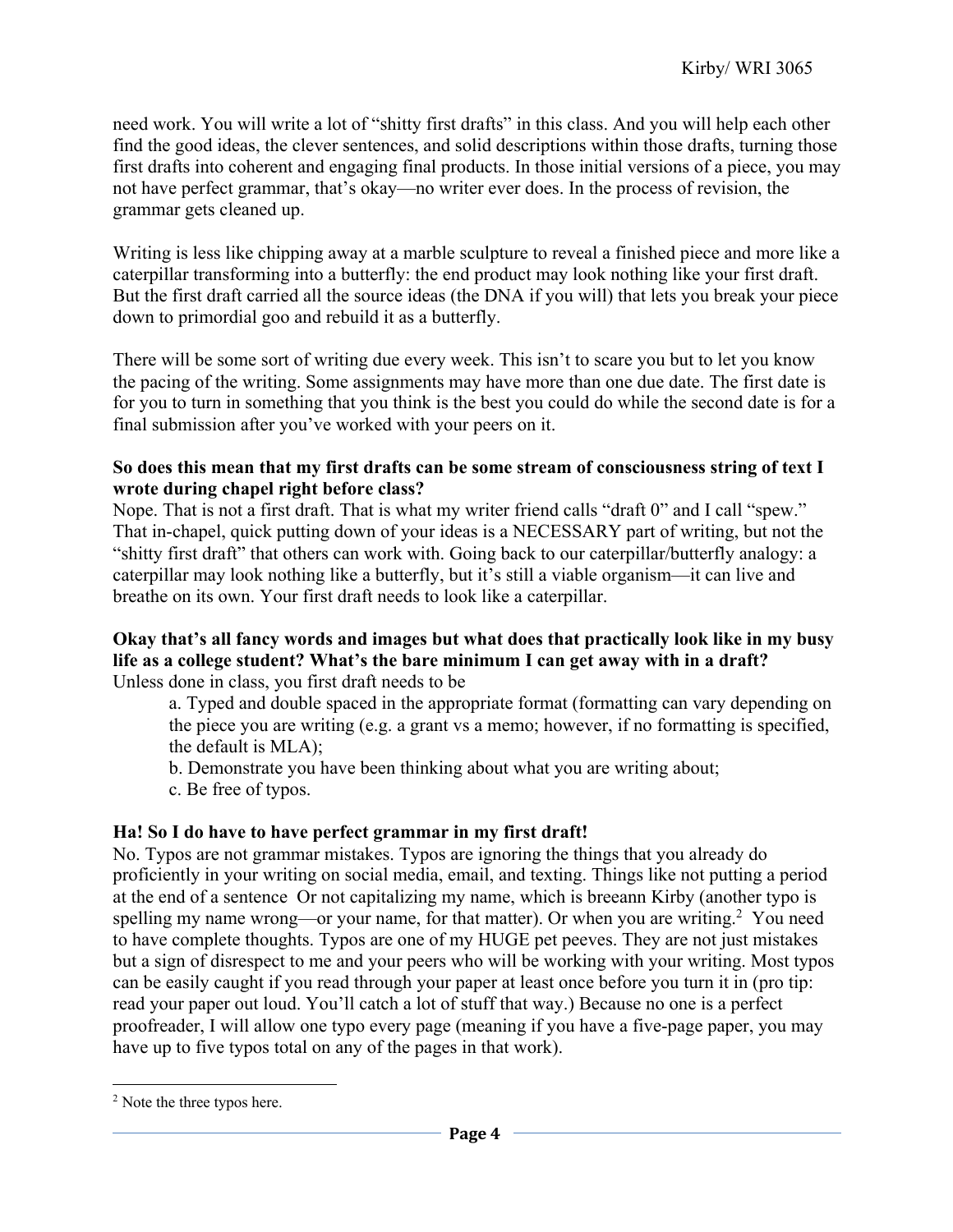### **What are the specific assignments?3**

- **Contract (7%)** You will write a contract for your grade in WRI 3065 and then reevaluate it twice in the semester.
- **Personal Portfolio (20%)** You will save EVERY bit of writing and revision you've done in this class, organize it by date and submit it at the midterm as a portfolio of your work and progress as a writer. If you want to know what you need to put in the portfolio, look at the assignments listed below.

**Memo: Application Proposal (3%)** You will write an email formatted like a memo explaining what specific job/internship/graduate program you are shaping your pieces in your personal portfolio around.

**LinkedIn Account (7%)** You will set up a LinkedIn account.

**Master Resume/CV (4%)** You will construct a master resume or curriculum vitae, depending on the organization you wish to apply to.

**Cover Letter (2%)** You will write a cover letter that will accompany a resume/CV on a job application.

\*\***Statement of Purpose (3%)** If you are contracted for an A, you will write a statement of purpose (SOP).

**\*/\*\*Biography (1%)** You will write your biography.

**Professional Portfolio (26%)** You will save EVERY bit of writing and revision you've done in this class, organize it by date and submit it at the final as a portfolio of your work and progress as a writer. If you want to know what you need to put in the portfolio, look at the assignments listed on this page.

**Memo: Types of Professional Writing for Your Chosen Career (3%)** You will send me an email memo that lists the types of writing that are done in your chosen career path. From that list you will put together your Action Plan/Proposal.

**Action Plan/Proposal (7%)** You will write an action plan for how you intend to choose material for and create your professional portfolio

**Three to Five Individualized Pieces (13%)** Your professional portfolio will be unique to you. For example if you are a scientist, your professional portfolio might include a **grant proposal, a research paper,** and **scientific protocol.** The number of pieces you will include in this proposal will depend on the types of projects you would do for your career, but you will at least create three. For the sake of clarity, I call these pieces Thing W ( $W =$  workshop), Thing 1, and Thing 2.

**\*/\*\*Revision (3%)** If you are on an A or B contract, you will revise 2 (for A) or 1 (for B) of your Things for your final portfolio.

**Workshop and Critiques (10%)** You will be divided into groups to workshop each other's profession pieces. For each of you, we will workshop one piece as a class (THING W); everyone no matter your grade contract must attend the workshops and give verbal feedback. Everyone on an A or Bcontract will be required to write a 300-word memostyle critique of each THING W (so you will write 21 of these). If you are contracted for an A grade, you will also workshop the other two THINGs of your group via Canvas (an additional  $4 - 6$  critiques).

<sup>&</sup>lt;sup>3</sup> \* denotes a B grade assignment/ \*\* denotes an A grade assignment.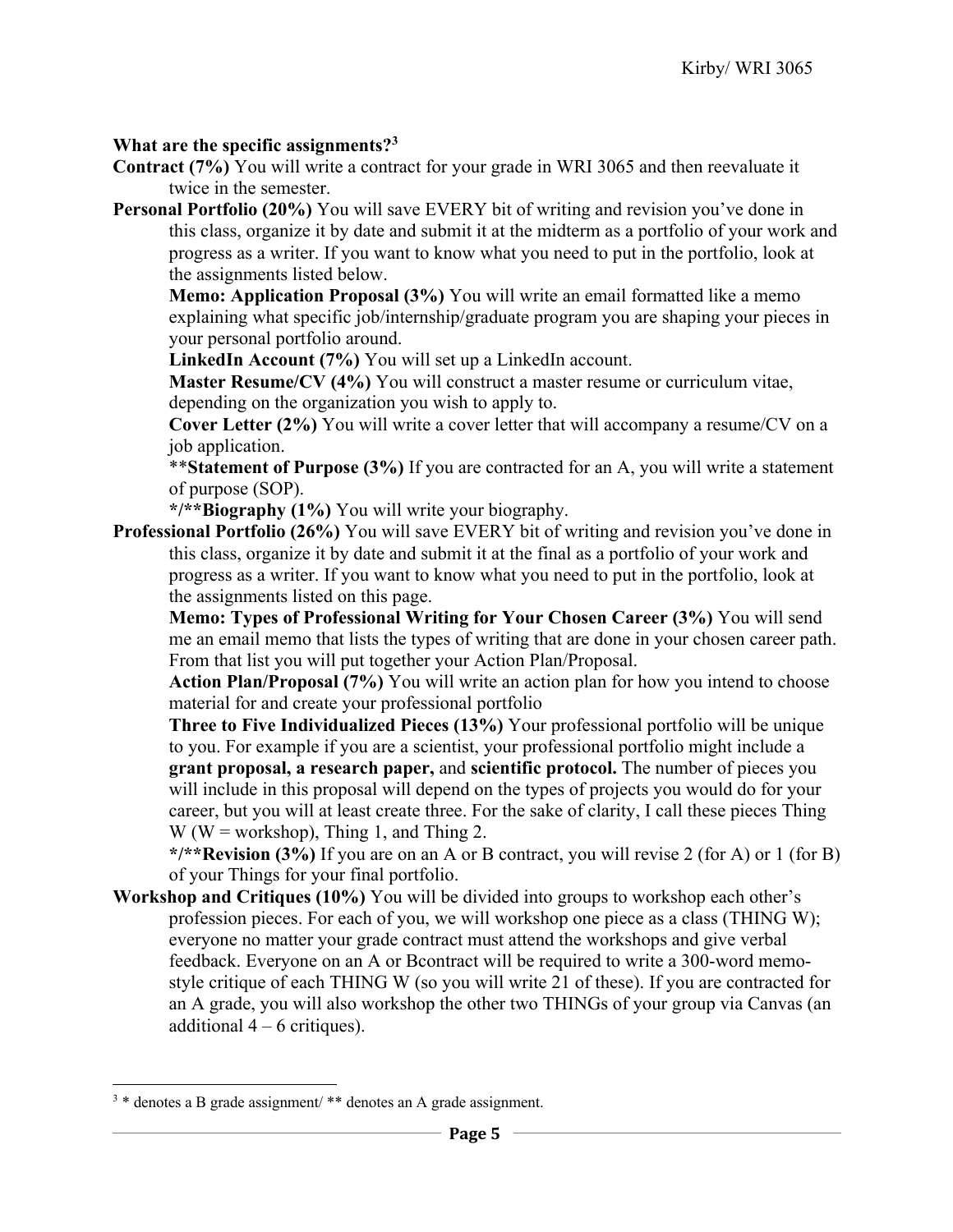- **Presentation of THING W (7%)** You will do a short presentation of your professional piece of writing that you've chosen to workshop in class. This presentation will let us know what kind of writing your piece is, how it connects to your profession, what are its goals, and a rubric as to how we are to critique it (the rubric will be a handout attached to your Thing W).
- **Midterm Presentation Personal Portfolio (10%):** You will present your personal portfolio, taking us through your LinkedIn account and explaining where you are interested in applying and how your portfolio meets their requirements.
- **Final Presentation Exam Professional Portfolio (10%):** You will present your professional portfolio of writing to the class, explaining your chosen vocation and the types of writing needed for that vocation.
- **In-Class Work and Participation (10%):** Because writing is a process, you must engage in that process to get anything out of it; meaning, you must interact with the instructor and the other students in class and via email (when appropriate) as well as engage in the thinking/writing/drafting/revision process. Those who are contracted for an A or B will have some specific additional small assignments due to count towards this percentage. All of you must talk and offer considered feedback in workshops to participate. Effective learning happens in a dynamic environment. Therefore, you must interact with the instructor and the other students regularly. If you wish to earn this grade, you must have a good attitude; you must read all of the readings; you must do the participation assignments on Canvas or in class; and you must speak out. Make it your goal to come up with one good thought for every module and to share it. If we meet face-to-face, you must turn off your cell phones when you enter the classroom; use of cell phones will not be permitted unless you have an academic accommodation OR I give you specific permission. Other electronic reading devices are allowed for days we write or to access the reading in digital format; **however, if you use your device to disengage from course discussion, I will sweetly ask you to leave that day and try again next time.**

## *\*For all of these assignments, further instructions will be given on Canvas and/or in class\**

## **There are other people in this course and I am shy about speaking or sharing my writing publicly. Do I really have to talk and share my work? And if I do, how do I know that I will not be treated unkindly?**

First, I feel you. I actually have a strong sense of stranger danger and hate talking in front of people. I am nervous every time I teach, but practice has made it easier and easier.

Second, it is important for you to practice speaking and sharing writing publicly now when you are in a safe space with an advocate (me); again, practice will make it easier and easier. Respect in this course is a must. Again, this course is a safe space. As we discuss and analyze each other's works that may address potentially emotional topics, we will encounter many different viewpoints within the course. Much of the work we will do in this course is cooperative. You should think of all your reading, writing, and speaking for and in course as public, not private, discourse. **By continuing in this course, you acknowledge that your work will be viewed by others in the course.**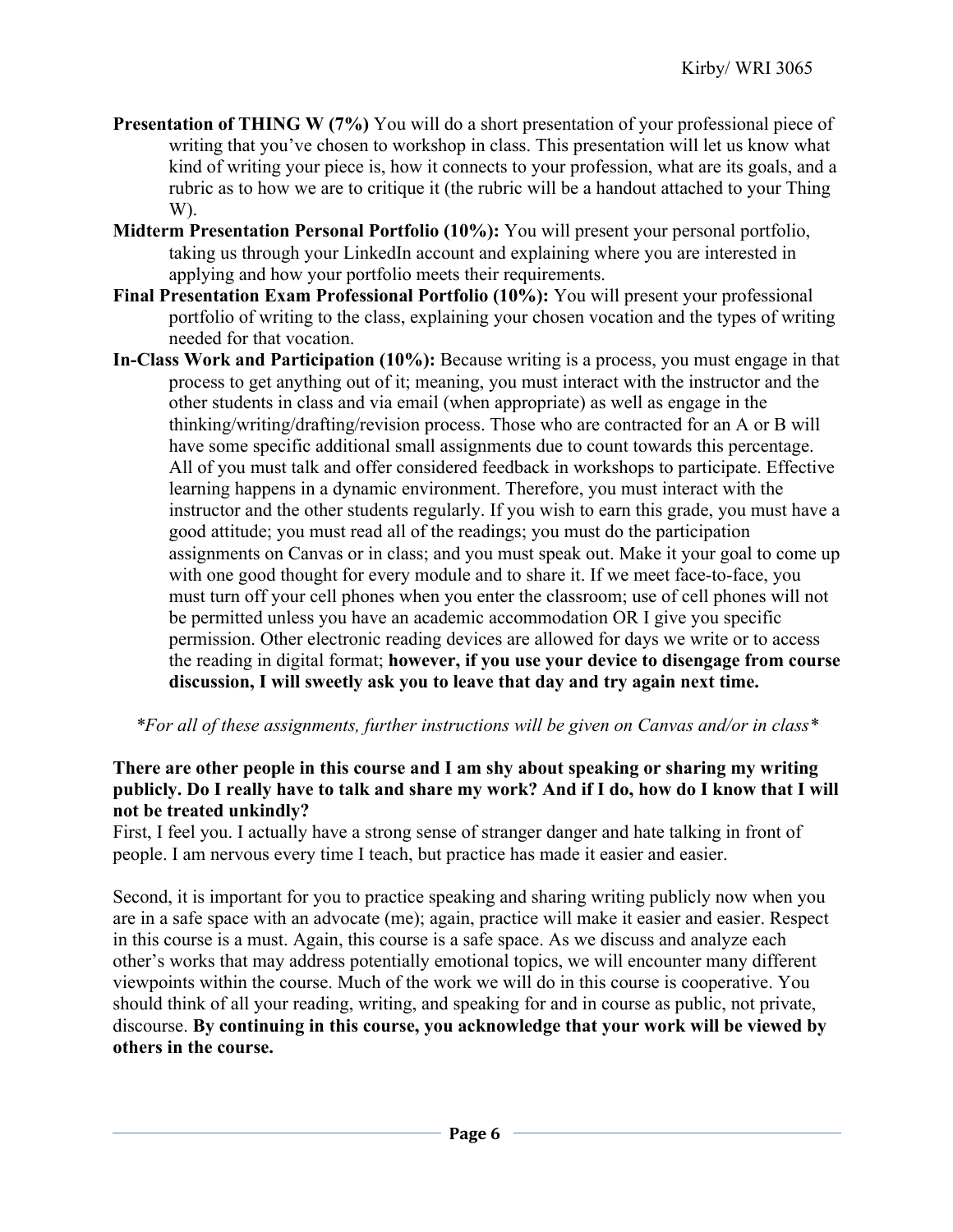For those of you who are already strong and confident in your opinions and abilities, be sensitive to others who are not. Sometimes take the lead in recognizing when others want to talk, asking them for their opinion and feedback. In order to be a good participant in this course, you must be sensitive to your fellow learners, recognizing them as human just as you are.

As we share our work, personal insults and comments will not be tolerated. I will ask you to leave the discussion or class if you cannot be kind. If you aren't sure how to phrase your opinion, please ask me.

For all of us, assume the best about the person speaking. Sometimes we need to hear what we are saying before we understand exactly what we are saying. Ask for clarification; respectfully disagree. The best rule to follow: **be kind.**

#### **A lot of course discussion seems to come from our outside experiences and opinions, do I need to take notes?**

Absolutely. Note taking is a valuable skill in every discipline and should be practiced whenever possible. Sometimes I may SPEAK information during lecture that is important. It is your responsibility as an active participant to take notes.

## **IF WE MEET F2F: This is COVID-times, will I be required to wear a mask in class?**

Absolutely yes. I know that different groups of people have differing opinions about masks, and I respect the conclusions that all of us have come to about this highly unfashionable and uncomfortable item of clothing. However, I'm going to follow PLNU's official policy that while we are face-to-face all of us will wear masks give each other at least 6 feet of social distance. Even if you aren't masking and distancing elsewhere, I'm asking you to respect these requirements while you are in my course. If you don't want to wear a mask, I respect that choice, but I will ask you to leave our gathering and complete the participation via the online options that I have provided.

Here is some official PLNU language about COVID-19 safety in class:

*Everyone in class will wear a face covering, unless there is a documented health related issue. If so, students should work with the Disability Resource Center to discuss their needs. The instructor can also use a face shield in place of a mask if at least 6ft distanced from everyone, if closer instruction is needed, they must use a face covering, either by itself or under their face shield.* 

*A face shield is not an acceptable replacement for students, unless worn over a face covering. Faculty are being allowed this adjustment to aid students who may be hearing impaired and facial gestures or reading of lips is needed.* 

*If a student arrives in class and is not wearing a face covering, the faculty will ask them to wear one. If the student refuses, the faculty will ask the student to excuse themselves from class. If the student refuses, the faculty member will call campus safety to escort the student. In either refusal case, a conversation should be scheduled between the chair of the department and student. Failure to follow communicated health guidelines will be considered a violation of the Student Handbook and can result in student conduct*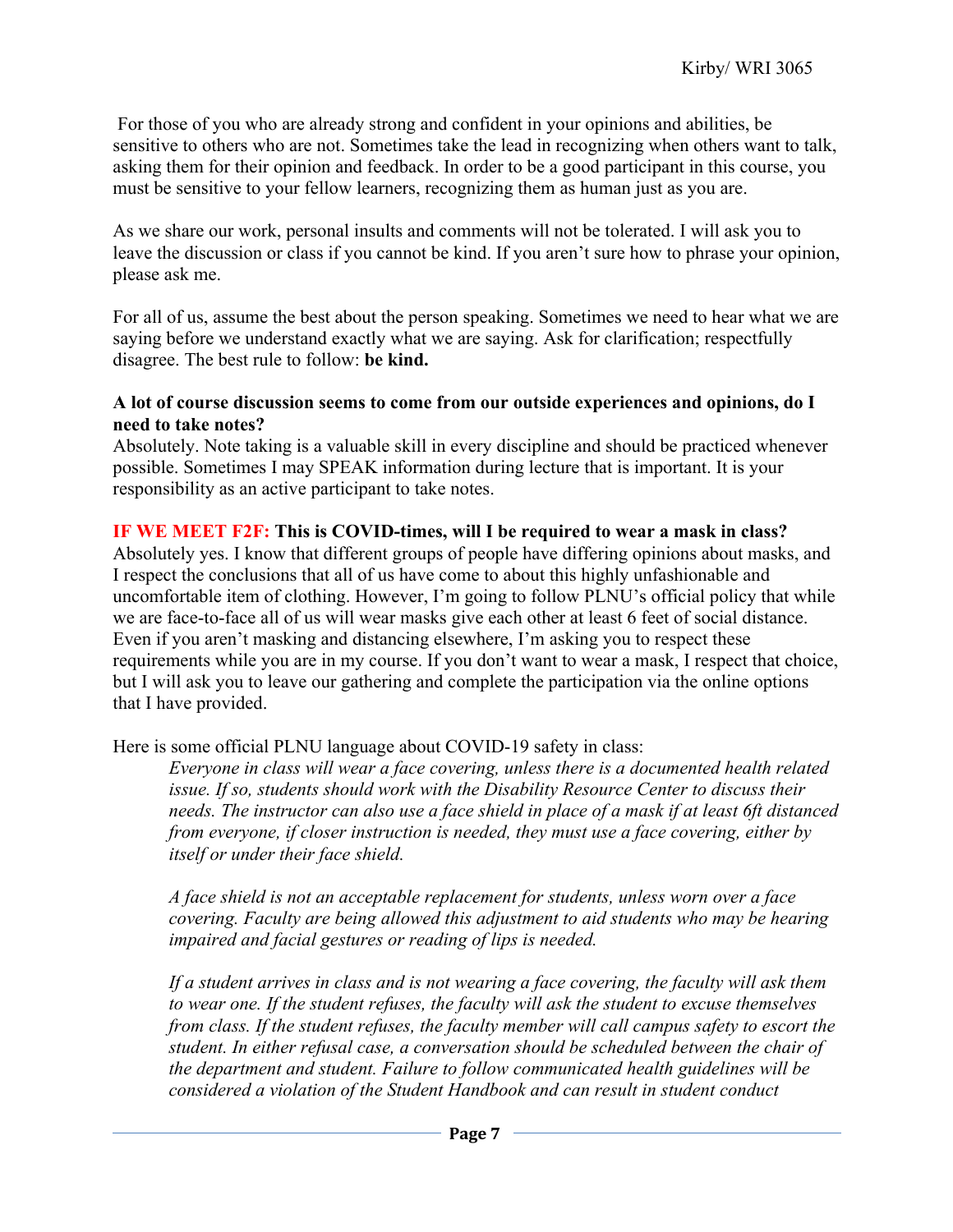*sanctions up to and including loss of housing privileges or suspension. These sanctions will be communicated by a Resident Director or the Dean of Students.*

## **What if I've had the vaccine or COVID already?**

Right now, the research hasn't clarified if someone who has the vaccine can still shed enough virus to infect another person and research is showing that there are multiple strains of SARS COV-2 (the name of the virus that gives us COVID—COrona VIrus Disease) that can reinfect even a person with antibodies to another strain. While most of us may be healthy and not too concerned about the effects COVID may have on us, we don't know each other's personal situations outside of the class. Perhaps someone has a person in their home who is high risk and wasn't able to get the vaccine. It is an act of kindness to continue to wear a mask even if you are no longer threatened because someone else may still be.

## **OMG I am SO tired of COVID and masks!!!**

Trust me: we all are.

## **How will I know my grade in the class?**

Because writing is a process, I want you to be able to engage in your work, taking the tools you learn from each piece you produce into the next without worrying about how many points you might lose on an individual piece of prose. To eliminate grade anxiety, I've set this course up on a contract grading model. This model means that you can **choose** which grade you would like to earn right now at the beginning of the semester and then **allocate your time wisely** to earning that grade. A written contract is due the third week of course that states the grade you intend to earn in the course as well as the work you will do to meet contract; I will then ensure you meet your learning goals. At the midterm, you will evaluate your contract and contribution to the course. You are free to change your mind during the semester about what grade you wish to earn, but we must then meet to negotiate your new contract.

Everyone defaults to a C-contract which is earned entirely on the basis of what you do—on your conscientious effort and participation. **This grade does not come from my judgment about the quality of your writing; but rather, your engagement with the process and whether or not you demonstrate that you are attempting to use the tools focused on in the specific essay** (I will have detailed instructions for each essay on CANVAS). However, grades higher than C are predicated on my judgment of your writing and completion of few extra assignments. A and Bwork is determined on your extra effort and engagement as well as the stellar quality of your writing. For all grade contracts, you will be an active and positive contributor to our classes, offering a respectful spirit and coming up with insightful ideas and worthwhile feedback. Though you will not get an individual score on your papers, I will give you one opportunity to redo the work if it does not meet contract standards. This redo is due back to me the next day the class meets. **If I accept your work, it means you met contract and are earning the grade you chose**.

If you are interested in a grade lower than a C, please meet with me to discuss your options.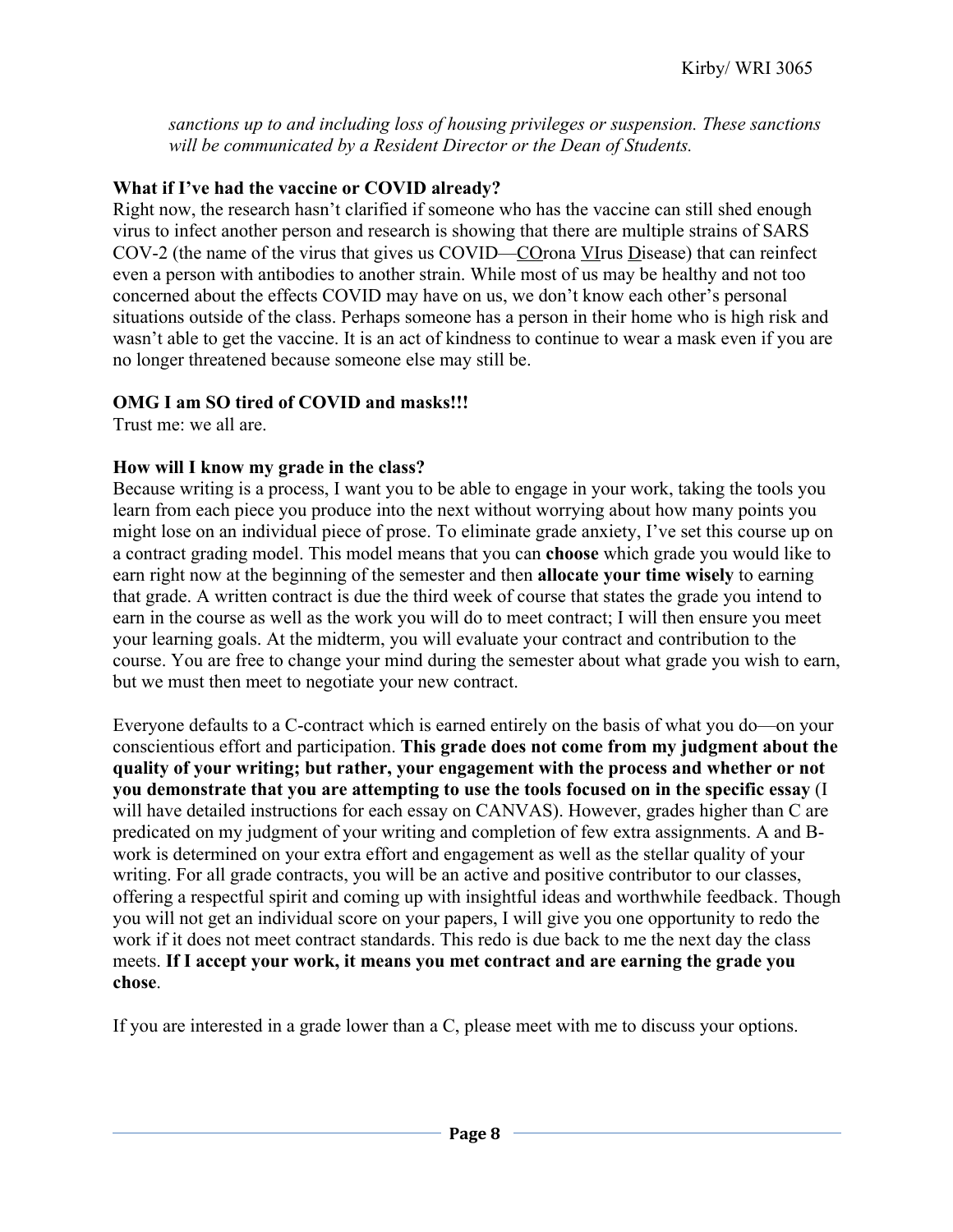## **To earn a C (75%) grade in this class, you will**

1. engage in course content regularly, accruing no more than 3 "absences" this semester;

2. come to our meetings on time (being late 3 times counts as one absence);

3. write a contract at the beginning of the semester with your grade and evaluate it once;

4. contribute to class discussion and participate in designated PARTICIPATION activities;

5. read every essay/book chapter assigned;

6. give thoughtful peer feedback during class workshops and work faithfully with your groups on other collaborative tasks (e.g., sharing papers, commenting on drafts, peer editing, in-class activities, answering peer questions—included a formal critique of the people in your group's resume/CVs and biographies);

7. make substantive revisions when the assignment is to revise—extending or changing the thinking or organization—not just editing or touching up;

8. meet due dates and writing criteria for all the writing assignments (except those designated A or B assignments);

9. submit your portfolios with writing assignments in it;

10. attend an individual conference with me;

11. present your Thing W to the class;

12. present your personal portfolio at the midterm;

13. present your professional portfolio at the final.

*\*For a grade of C+, you will be an active and positive contributor to our classes, offering a respectful spirit and coming up with insightful ideas and worthwhile feedback.*

I will not accept work that does not meet with the quality expected of a C. If you do not do C quality work, then I will not accept it. The fluctuation in the points scale allows that there can be variable effort and quality put in at the C level. Thus you can earn a C- or a C+.

## **To earn a B (85%) grade in this class, you will do all the work for a C-contract at an excellent level as well as**

1. write a contract at the beginning of the semester with your grade and evaluate it twice during the semester;

2. in addition to the regular participation work, you will complete the "Petal Exercises," including writing seven short stories of your life;

3. write your biography;

.

.

4. revise one of your Things;

5. write formal critiques of every class member's Thing W (21 total).

*\*For a grade of B+, you will be an active and positive contributor to our classes, offering a respectful spirit and coming up with insightful ideas and worthwhile feedback.*

I will not accept work that does not meet with the quality expected of a B. If you do not do Bquality work, then I will not accept it. The fluctuation in the points scale allows that there can be variable effort and quality put in at the B level. Thus you can earn a B- or a B+.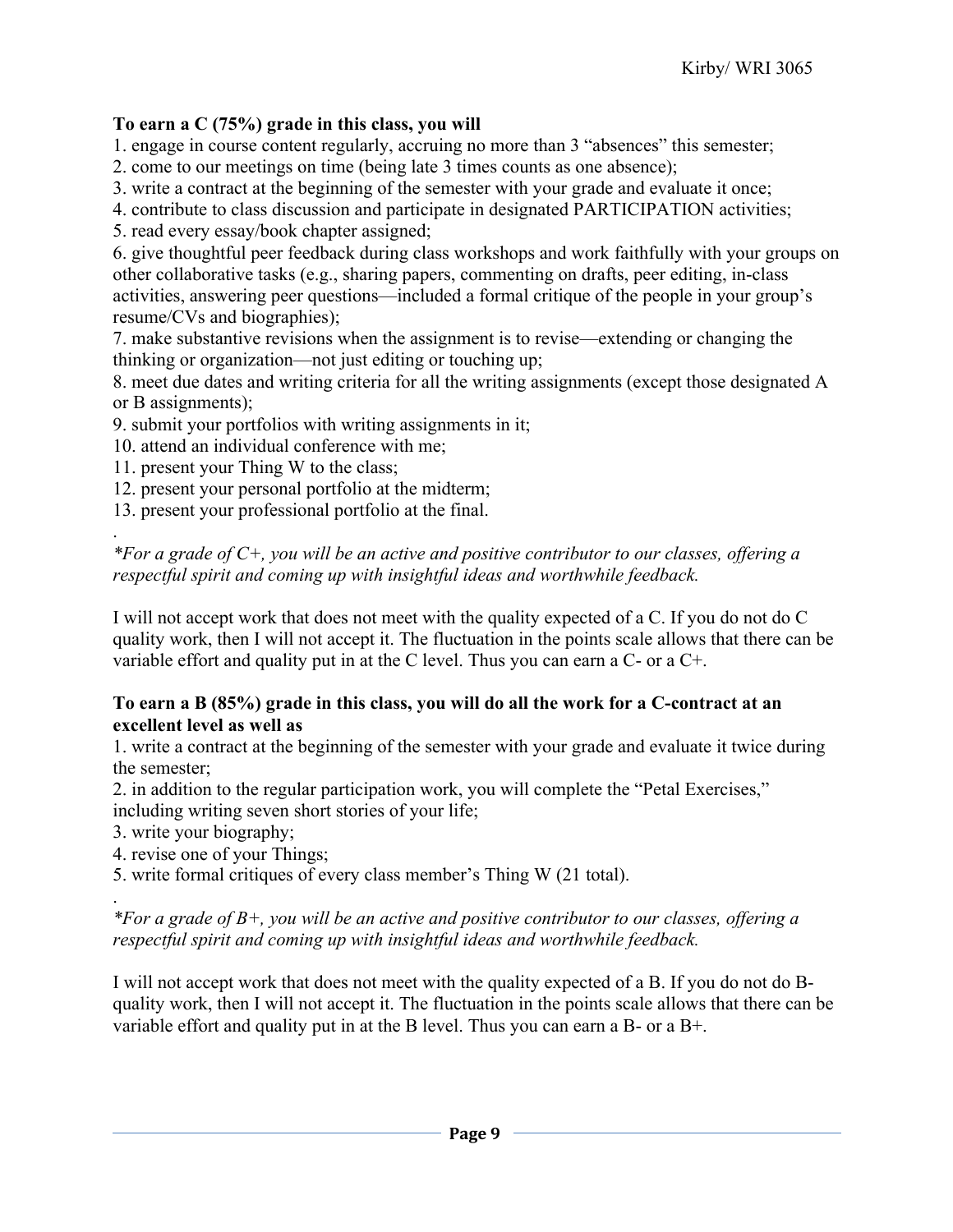**To earn an A (100%) grade, you will do all the B work to a high level of excellence as well as** 

- 1. turn in reading take-aways for all the readings;
- 2. write a handwritten letter to one of your colleagues;
- 3. create a statement of purpose for your professional portfolio;
- 4. revise two of your Things.

.

5. write formal critiques of the Things 1 & 2 for your colleagues in your group (6-8 total).

*\*For a grade of A, you will be an active and positive contributor to our classes, offering a respectful spirit and coming up with insightful ideas and worthwhile feedback.*

I will not accept work that does not meet with the quality expected of an A. If you do not do A-quality work, then I will not accept it. The fluctuation in the points scale allows that there can be variable effort and quality put in at the A level. Thus you can earn an A- or an A (sorry there are no  $A + s$ , but you are all  $A + in$  my heart).

**A note on how much time you should spend on an assignment:** While, I have listed the assignments as percentages of your grade, I also have determined how long it should take for you to complete each one. To meet accreditation, you are expected to spend 112.5 - 120 hours on this course  $(\sim]37.5$  hours per unit). Below is the breakdown of hours to reach that goal:

| <b>Hours</b>       | <b>Activity</b>                                |                |
|--------------------|------------------------------------------------|----------------|
| 10                 | Reading                                        |                |
| 35                 | Class Participation (including meeting,        |                |
|                    | various activities, and listening to lectures) |                |
| 71                 | Assignments                                    |                |
|                    | Contract                                       | $\overline{2}$ |
|                    | Personal Portfolio                             |                |
|                    | Memo: Application Proposal                     | $\overline{2}$ |
|                    | LinkedIn Account                               | $\overline{2}$ |
|                    | Master Resume/CV                               | 1.5            |
|                    | Cover Letter                                   | $\overline{2}$ |
|                    | **Statement of Purpose                         | $\overline{3}$ |
|                    | */**Biography                                  | $\mathbf{1}$   |
|                    | <b>Presentation Personal Portfolio</b>         | $\overline{4}$ |
|                    | Professional Portfolio                         |                |
|                    | Memo: Types Professional WRI                   | $\overline{2}$ |
|                    | <b>Action Plan/Proposal</b>                    | 2.5            |
|                    | Individual Pieces (Things $1 - 4 +$ Thing W)   | 12             |
|                    | */**Revision                                   | $\overline{2}$ |
|                    | Workshop and Critiques                         | 30             |
|                    | Presentation Thing W                           | $\mathbf{1}$   |
|                    | Presentation Professional Portfolio            | $\overline{4}$ |
| <b>TOTAL HOURS</b> |                                                |                |
| 116                |                                                |                |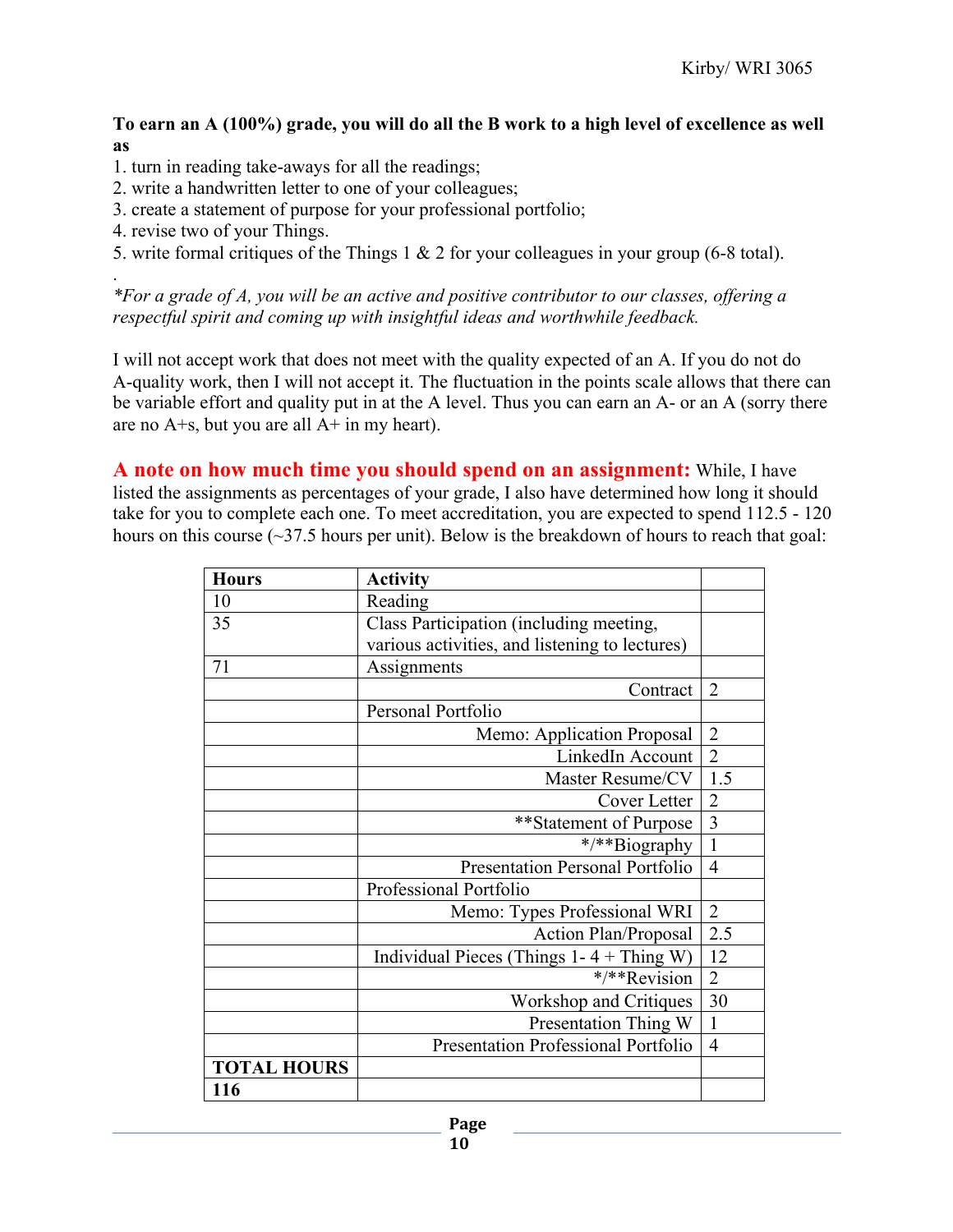Of course, some of you will take shorter or longer to do a particular activity. The goal here isn't to be perfectly accurate, just fair in assessment of how long an activity should take you. If my estimates are off, please let me know so I can revise this time-table for the future.

#### **Speaking of hours, I just looked at the schedule outline and noticed that some weeks have an estimate of 15 hours of work!! Don't you know/care that I have other classes?**

Yes, I know and care that you have a full course load and that this course is only three units out of 15-18 units you may be taking. This is why I took the time to figure out the hours for assignments, reading, and participation so that I wouldn't be unfair in my expectations. The calculations for the weekly hours is a worst case scenario if you happen to push off working on a project until the week it is due. My actual expectation is that you'll note your larger projects and allocate time across the semester (especially on light weeks) to work a little bit on them at a time. This way, you won't have any 15-hour weeks because you'll have prepped ahead.

#### **It's halfway through the course, and I haven't had any emails from you about my grade. How will I know if I am awesome and still on contract? Should I be nervous?**

First, you are awesome! Never doubt that. Your grades do not make you an awesome person; how you engage in life does. But I know we all care about grades, so second, if you are doing the assignments according to one of the contracts listed above and you have not heard from me about them, it means that you are doing a great job and are on track for your contracted grade. The only time I will initiate contact about your grade is if you are NOT meeting your contract. However, you are always welcome to ask me about your grade or performance in course at any time in the semester.

| A           | 93-100 Percent |
|-------------|----------------|
| $A -$       | 90-92          |
| $B+$        | 89-88          |
| B           | 87-83          |
| $B-$        | 82-80          |
| $C+$        | 79-78          |
| $\mathbf C$ | 77-73          |
| $C-$        | 72-70          |
| $D+$        | 69-68          |
| D           | $67 - 63$      |
| D-          | $62 - 60$      |
| F           | Below 60       |

#### **Will you assign extra credit?**

During a given semester, opportunities for extra credit may arise. These assignments are often difficult. These tasks give you a chance to make up elements of our contract; therefore, they require *extra* effort.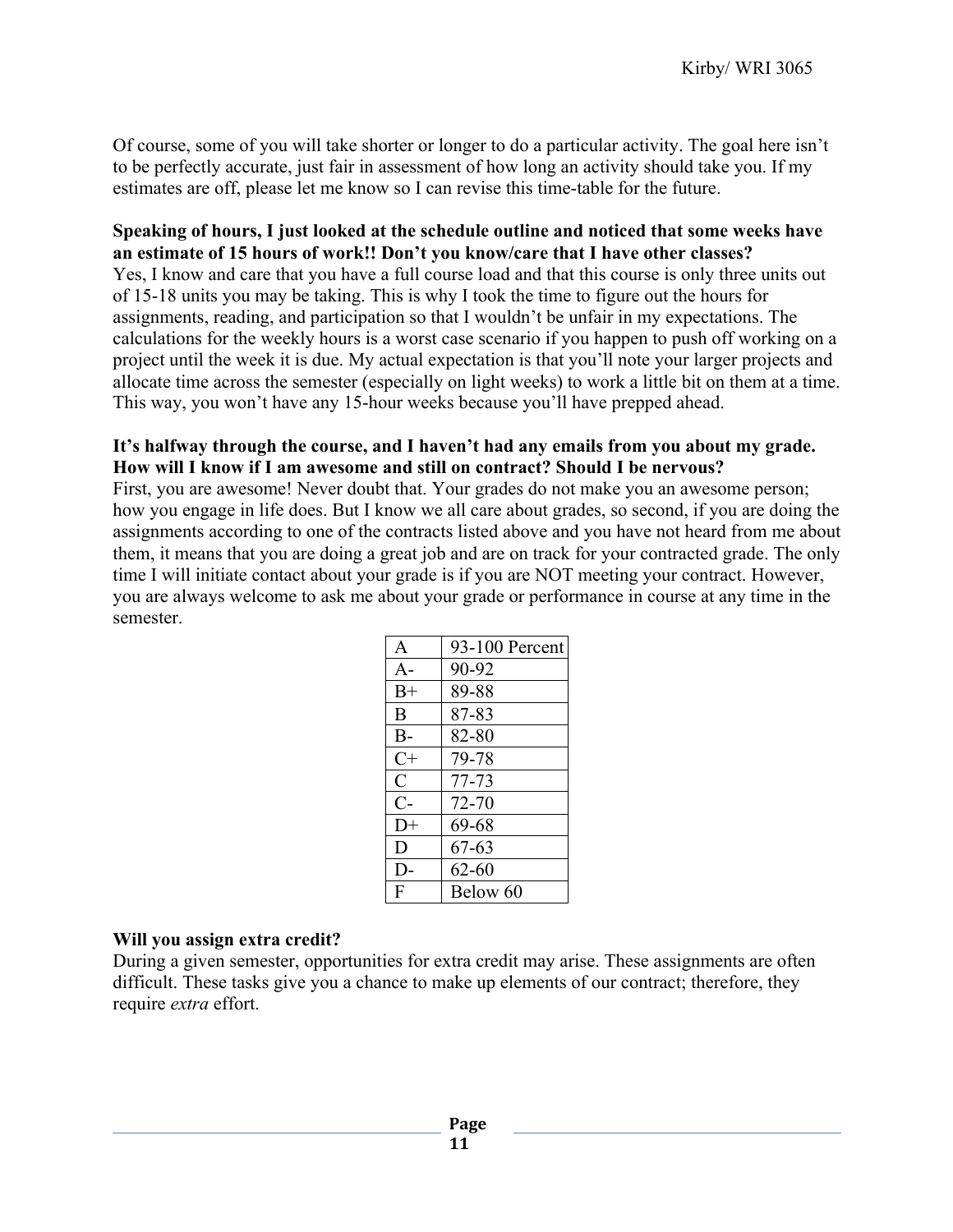## **How do I contact you?**

At the top of the syllabus, all of my contact information is listed. In the subject line of your email, please indicate **WRI 3065**. If you don't, I will sweetly remind you to format your email correctly.

Also, I have set up a GroupMe for our class. You can join here:

https://groupme.com/join\_group/65701363/yYgDtdOK or through the email invitation I sent you. You may text me through that as well. You are welcome to text me at any time; however, I will commit to being responsive to your texts between the hours of 9am and 8pm, Monday-Thursday. If you text outside of those hours, I may or may not respond right away. ALSO, if you direct message me, sometimes GroupMe hides the initial chat and I won't see it. So the first time you DM me, please also send an email to let me know to look for you.

Finally, I am on Instagram as @naturenarratives. You can follow and DM me there. I will not follow you unless you give me permission to do so.

I also have an extensive FAQ on Instagram in your "Do This Before Anything" Module. While you don't need to be on Insta for this course, you might want to check out some of the helpful information about correctly citing people's work you share on your own account.

## **INCOMPLETES AND LATE ASSIGNMENTS**

## **What if I turn in a late assignment?**

All assignments are to be submitted/turned in by the dates noted in the week's module including assignments posted in Canvas. Incompletes will only be assigned in extremely unusual circumstances.

That said, life happens to all of us, including me. So sometimes we miss deadlines. If this happens to you, please talk to me if you know you will miss one ahead of time OR email me immediately if you do miss one. Remember to put **WRI 3065** in the subject of your email, or I will sweetly request that you do so before addressing your concerns.

If you habitually turn in late assignments, you risk negating your contract. We will talk about this further as a class to discuss what is a reasonable policy to accommodate our workshop schedule.

## **What if you don't accept an assignment?**

If your assignment does not meet the standard of our contract, I will hand it back to you. You will then have until the following Monday to revise it to meet contract.

## **What if I don't turn in an assignment at all?**

I will still like you. However, failing to do assignments (or adequately revising any ones I request) will result in a voided contract and possibly a letter grade of D or F for the course. Of course, you should chat with me about any circumstances that maybe had you miss an assignment because we may be able to revise your contract to a satisfactory end.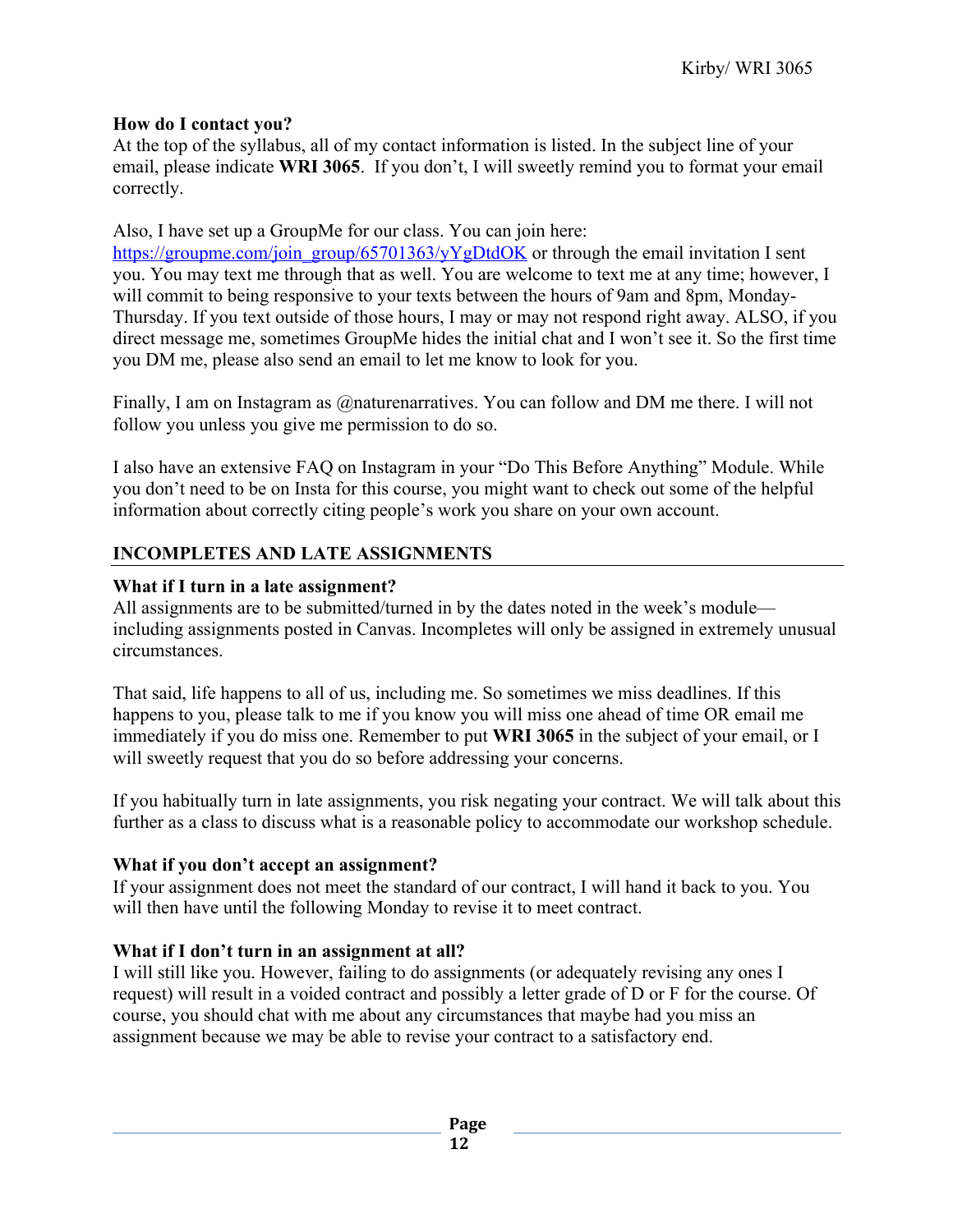## **PLNU ATTENDANCE AND PARTICIPATION POLICY**

You must participate to pass the class. However, I do understand that emergencies do come up. If you do choose to skip a portion of the course, you are responsible for the material covered and assignments given/due. **You must get this information from another** *student* **(not your instructor).** 

## As PLNU notes,

*Regular and punctual attendance at all synchronous class sessions is considered essential to optimum academic achievement. If the student is absent for more than 10 percent of class sessions (virtual or face-to-face), the faculty member will issue a written warning of de-enrollment. If the absences exceed 20 percent, the student may be deenrolled without notice until the university drop date or, after that date, receive the appropriate grade for their work and participation. In some courses, a portion of the credit hour content will be delivered asynchronously and attendance will be determined by submitting the assignments by the posted due dates. See Academic Policies in the Undergraduate Academic Catalog. If absences exceed these limits but are due to university excused health issues, an exception will be granted.*

## **Asynchronous Attendance/Participation Definition**

A day of attendance in asynchronous content is determined as contributing a substantive note, assignment, discussion, or submission by the posted due date. Failure to meet these standards will result in an absence for that day. Instructors will determine how many asynchronous attendance days are required each week.

Distracting and disruptive behavior will be considered an absence.

## **I still don't get it. What is the difference between fully online and hybrid?**

This is something that is confusing many students in part because there are other terms you have to know as well.

\*Fully online means that you will do all your coursework and class meetings through a device in an asynchronous format.

\*Hybrid means that part of your coursework and class meetings are synchronous and may be on a device and part may be F2F.

\*Remote Learning means that you will do all your coursework and class meetings through a device in a synchronous format.

\*Face-to-face (F2F) means that you will meet in person for each class period and some of your coursework.

And here are the pesky terms a lot of you aren't getting: synchronous and asynchronous.

\*Synchronous means that you will meet at a specific times and days each week as a class.

\*Asynchronous means that you will not have a specific meeting time and can do your coursework and engagement with each other on your own time as long as you meet due dates and deadlines.

Many of you are confusing remote learning (synchronous) with fully online (asynchronous). While you were given a choice to opt out of hybrid or F2F teaching this semester, in most cases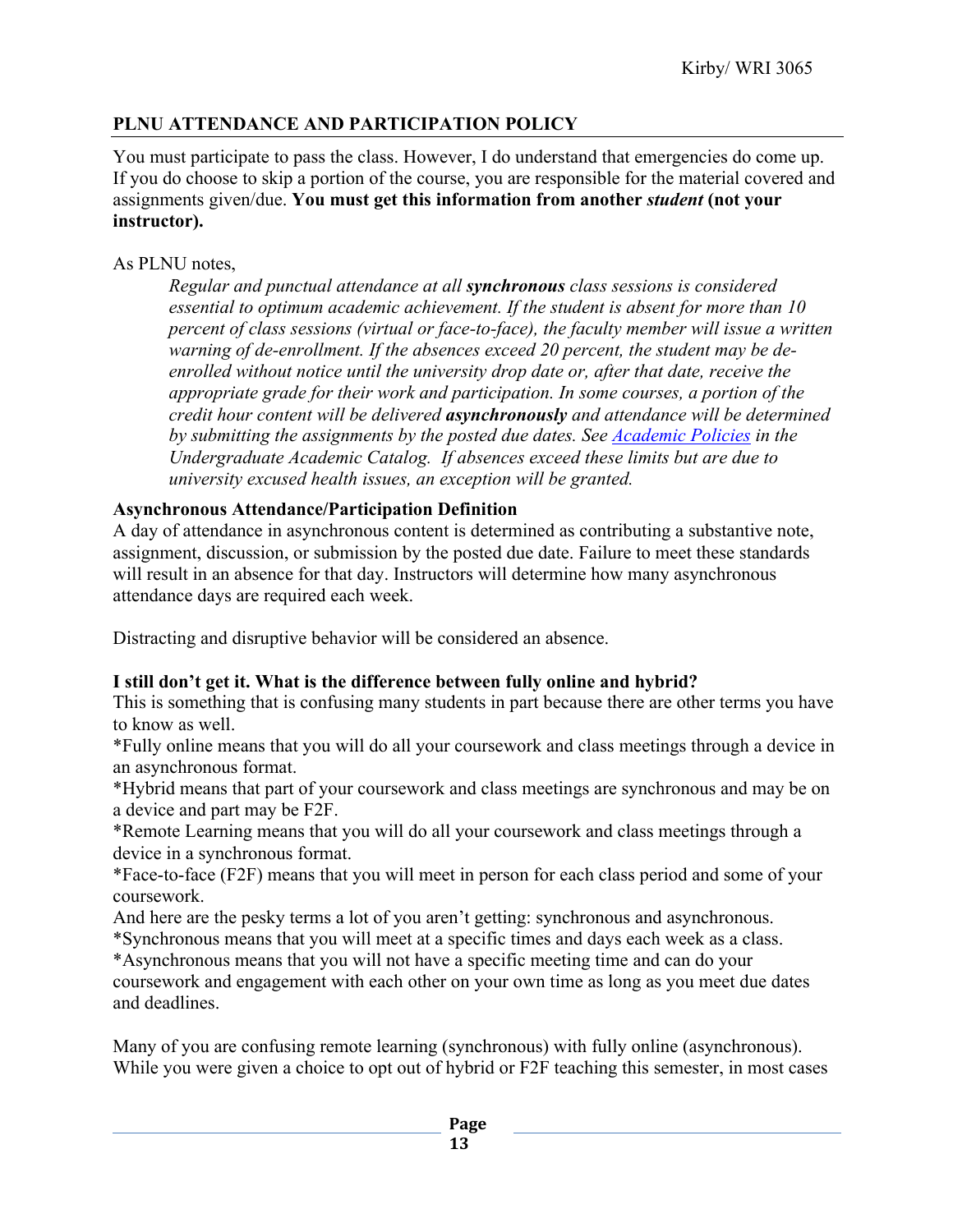you were not offered a fully online option. Most classes are designed to be hybrid or remote learning.

#### **So how do you know what is what?**

- 1. Look at your schedule. If there are course days and times listed (such as this course meeting T/R), then chances are the course will be synchronous whether you are hybrid, F2F, or remote learning. If there aren't any days and times listed, then the course is probably asynchronous and fully online.
- 2. Email the professor and ask using the words "synchronous" and "asynchronous." That's a bit more clear because we all are mixing up what fully online and remote learning means.

This is my own 2 cents here: I know that some of you got jobs that aren't respectful of a full-time student load. My advice is to revise your job situation. PLNU is not the kind of university where you can work a full-time job that doesn't have flexible hours during the day. And even though this semester is still pretty wonky as far as organization goes, you are doing yourself a disservice if you try to squeeze your courses into your working life rather than vice versa. You are paying a lot of money for this education. Treat it like the main job.<sup>4</sup>

#### **Okay, Prof. Kirby, that's all well and good but it is COVID-times and I want to know about YOUR class. So what if we aren't meeting as a class or I catch Miss Rona or I have clearance to take this class fully online?**

Because this is COVID-times and things get squirrelly fast, I have tried to build in flexibility within our course for the contingency that we won't be meeting face to face. Thus, I've designed this course as a **limited synchronous F2F hybrid**. What that means is content will be available via videos and "Craft Resources" pages in the weekly Canvas modules, and our face-to-face time will be reserved for group discussion of the text, clarification of content, and other participation/writerly activities. These activities will also have a counterpart on Canvas or via Zoom if we aren't able to meet F2F. I will expect you to have read and familiarized yourself with the "Craft Resources" **BEFORE** we meet.

#### **How is this class working as a hybrid? I've never taken one of those kinds of classes before except for last semester which was really hard.**

I've never taught this course as a hybrid, and last fall was my first attempt at online. So we are in the same boat. I've spent the summer and fall doing a lot of learning about how hybrid and online courses function, and I have definitely learned: IT WILL NOT BE THE SAME AS A FULLY FACE-TO-FACE COURSE. I think it's important for us all to note and mourn that there is an element of connection and accountability that will be lost in this format, especially if we can't meet at all. At times, it may feel weird and lonely. But deep breath. We are in this together and I've set up some things that I hope will ensure your success in the class.

<sup>4</sup> I paid for my own college and graduated in heaps of debt that I am still paying off, so I am not treating working or debt lightly. I'm just offering from my own experience as someone who had to work through college: treat the education like the investment it is.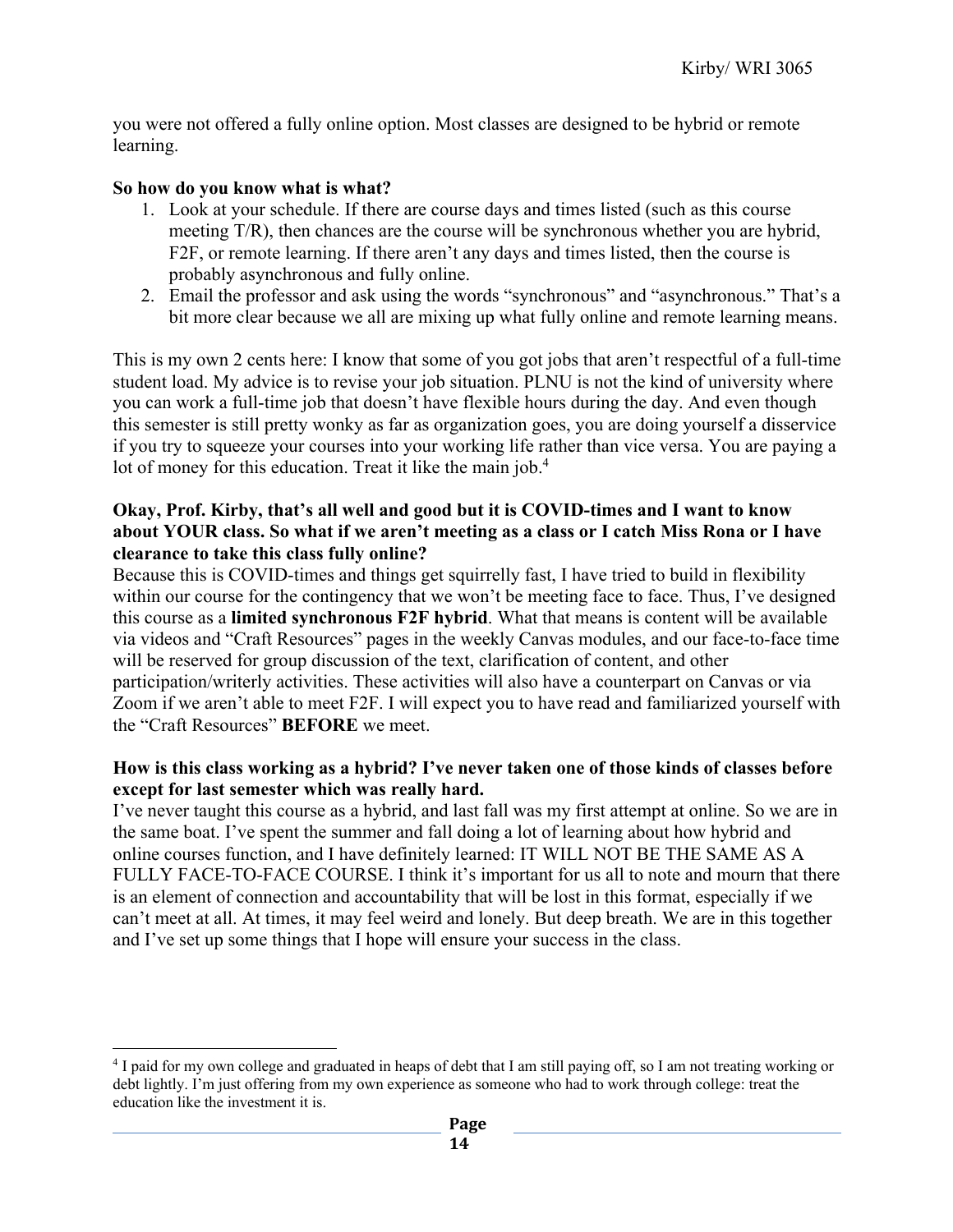1. **All online content will be asynchronous.** This will allow all of us the breathing room to address whatever else is going on in their lives.

2. **We will meet every THURSDAY** for class discussion/workshops (either F2F or Zoom).

**There is an OPTIONAL TUESDAY writing space** on Zoom from 2-4pm. Here you can join me in parallel play of writing with a camera on you. I don't care what you work on and you can pop in and out as you need to. I know that I need time in my writing practice and I wanted to offer that same space to you. You can access this space via this zoom link or the calendar invitation I have sent you: https://pointloma.zoom.us/j/95697018669.

- 3. **MANDATORY class meeting time.** 
	- a. We are meeting F2F the first day of class.
	- b. Everyone must meet the days we workshop whether F2F or via Zoom.
- 4. **Critique letters are due 11:59 the day before the person will be workshopped.**
- 5. **The course is divided into weekly modules.** Each module will open at 10pm on the Sunday of its week and will close at 11:59pm on Saturday. This is to give you a few glorious hours where you have to take a bit of a break in that gap on Sunday. Have a sabbath; rest.
- 6. **All Assignments/Activities are due Wednesdays by 11:59pm.** This is so that we can have something to discuss on our Thursday meetings.
- 7. **Any comments (except for workshop critique letters) on Assignments/Activities are due by Saturdays 11:59pm.**

Though I've done a lot of learning this summer and fall about online and hybrid writing courses, abstract learning is not the same as actually doing it. As the course continues, I expect us to have to tweak a few things once we get an idea of how this type of course is best organized. **Your feedback is important!** Please let me know how you are doing in this course and if this structure is working. We can do this together! Let's be flexible and kind to each other as we work through this semester.

Here are some ground rules we can all follow:

1. Be kind to each other. This is super stressful for all of us and it's frustrating to have it drag on for so long. What we need first and foremost is compassion for all of our situations.

2. Be patient and flexible. We may attempt things that don't work out. One of us may come up with a better idea of how to make things work better. Engage. You'll get more out of the class the more you engage. Give me suggestions!

3. Communicate. If something seems off or unclear, please kindly (see point 1) bring it up. My goal is that you all succeed and finish this semester strong, setting you up for your future.

## **It's noon on Monday, and I can't access WEEK X's module!! What do I do?**

Breathe. Then, please see the "Help & Technical Support" link on the Homepage, and you can also send me an email, including **WRI 3065** in your subject line.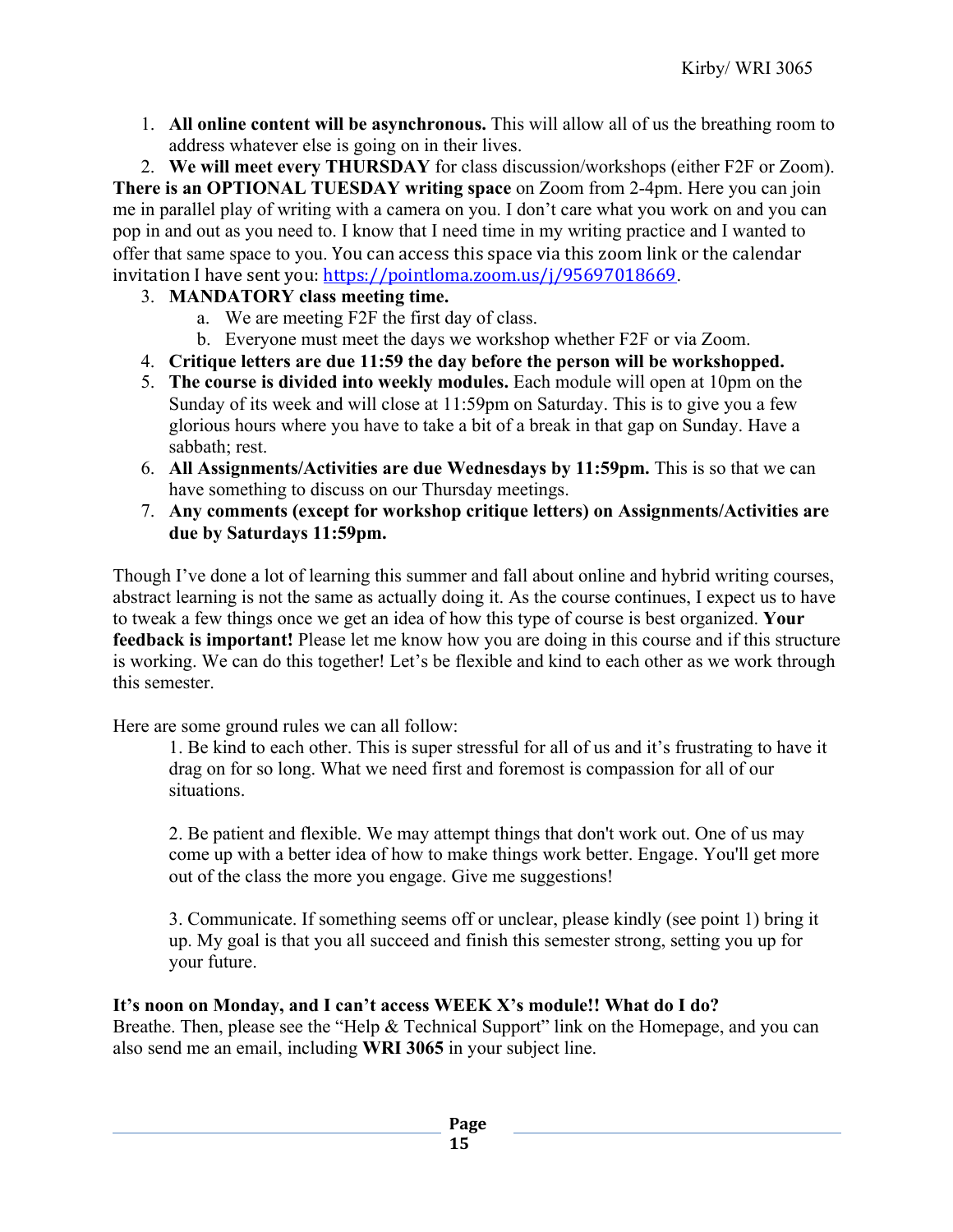## **What if I don't have good WIFI or a working computer?**

Please let me know. I can't help you if I don't know what your struggles are. While I won't be able to pay for your WIFI, I can direct you to places at PLNU that can help. Both the university and I are committed to your success. Specifically, if you don't have the necessary technology this semester (e.g. a laptop or access to reliable internet), please contact student-tech-request@pointloma.edu.

## **FINAL EXAMINATION POLICY**

Successful completion of this class requires taking the final examination **on its scheduled day**. The final examination schedule is posted on the Class Schedules site. No requests for early examinations or alternative days will be approved.

## **PLNU ACADEMIC HONESTY POLICY**

## **What if I want to use other people's writing in my writing?**

As Solomon wisely noted, "There is nothing new under the sun." Thus, it is perfectly okay to reference other texts (written or visual) in your own writing. However, you must give credit to any ideas or sentences that are not originally yours or aren't common knowledge. To omit doing this action is an act of plagiarism. Writing is often collaborative, and writers share and borrow from each other all the time (just as I did from other PLNU faculty when I wrote this syllabus). There are ways to do this that are acceptable (such as taking suggestions from a professor or a peer), but there are also ways to use other people's ideas or words in a way that is considered plagiarism (such as passing off somebody else's work—even just a sentence—as your own). We will discuss this further in class.

Plagiarism of any kind will not be tolerated. Any word or idea that is not your own must be cited correctly. As explained in the University Catalog,

*Students should demonstrate academic honesty by doing original work and by giving appropriate credit to the ideas of others. Academic dishonesty is the act of presenting information, ideas, and/or concepts as one's own when in reality they are the results of another person's creativity and effort. A faculty member who believes a situation involving academic dishonesty has been detected may assign a failing grade for that assignment or examination, or, depending on the seriousness of the offense, for the course. Faculty should follow and students may appeal using the procedure in the university Catalog.*

See Academic Policies for definitions of kinds of academic dishonesty and for further policy information.

If you aren't sure if you are plagiarizing (you sweet, naïve thing), check out the information on the university cheating and plagiarism policy at http://catalog.pointloma.edu/content.php?catoid=8&navoid=864

Or you can visit PLNU's library which also has an excellent tutorial on how to avoid plagiarism. Finally, you can always talk to me. If you're wondering if you may have paraphrased too closely, be sure to ask before you turn in the assignment. You will not be penalized if you ask first.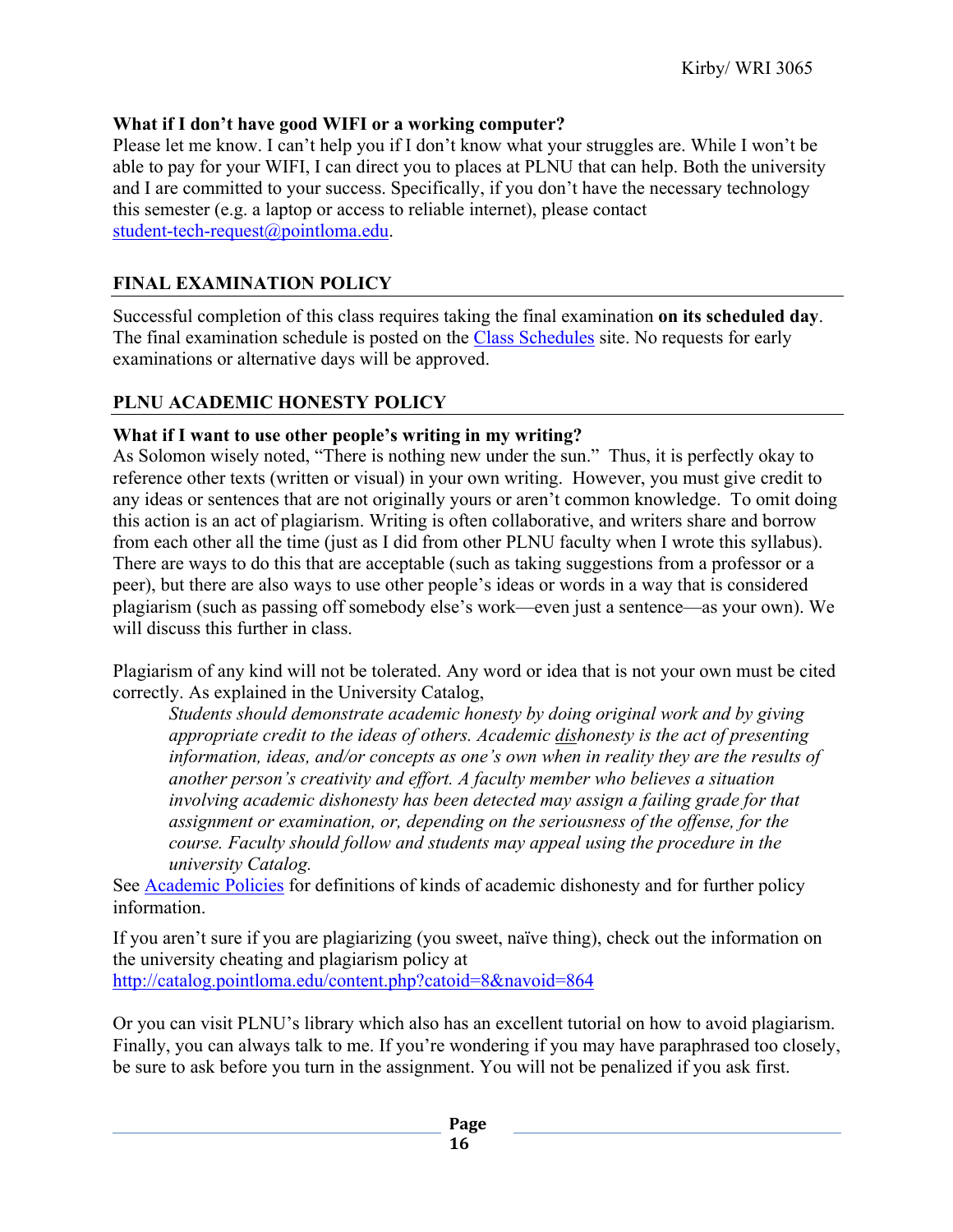## **PLNU ACADEMIC ACCOMMODATIONS POLICY**

## **What if I need some extra help in your class?**

While all students are expected to meet the minimum standards for completion of this course as established by the instructor, students with disabilities may require academic adjustments, modifications or auxiliary aids/services. At Point Loma Nazarene University (PLNU), these students are requested to register with the Disability Resource Center (DRC), located in the Bond Academic Center. (DRC@pointloma.edu or 619-849-2486). The DRC's policies and procedures for assisting such students in the development of an appropriate academic adjustment plan (AP) allows PLNU to comply with Section 504 of the Rehabilitation Act and the Americans with Disabilities Act. Section 504 (a) prohibits discrimination against students with special needs and guarantees all qualified students equal access to and benefits of PLNU programs and activities. After the student files the required documentation, the DRC, in conjunction with the student, will develop an AP to meet that student's specific learning needs. The DRC will thereafter email the student's AP to all faculty who teach courses in which the student is enrolled each semester. The AP must be implemented in all such courses.

If students do not wish to avail themselves of some or all of the elements of their AP in a particular course, it is the responsibility of those students to notify their professor in that course. PLNU highly recommends that DRC students speak with their professors during the first two weeks of each semester about the applicability of their AP in that particular course and/or if they do not desire to take advantage of some or all of the elements of their AP in that course.

## **This syllabus is a contract. If you continue in this course, then you agree to comply with the class policies as stated here.**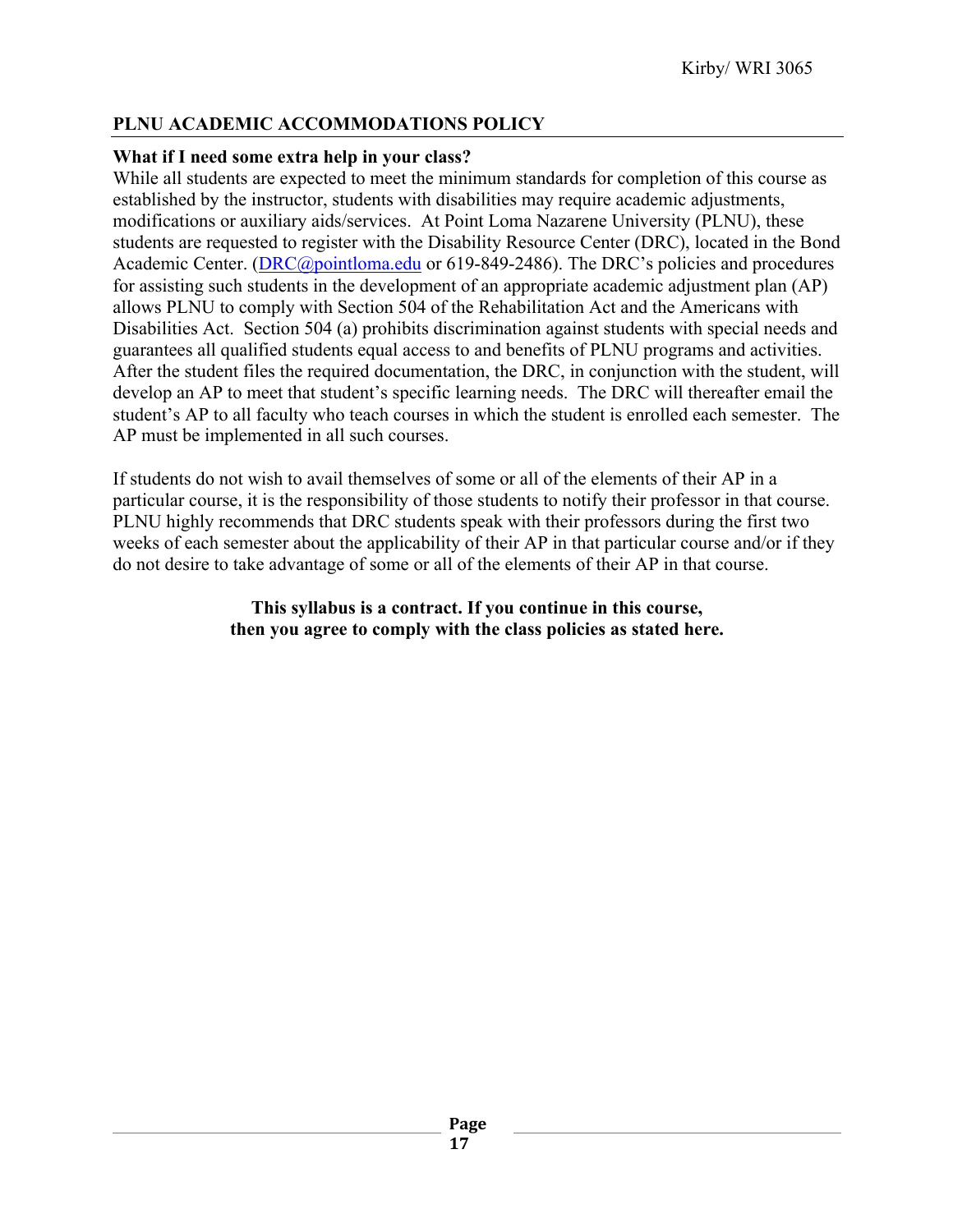## **COURSE SCHEDULE AND ASSIGNMENTS**

#### **Schedule**<sup>5</sup>

\*Subject to Change as needed to facilitate course goals.\* \*\*Readings and assignments are due on the date listed.\*\* \*\*\**WW* denotes readings from *Writing that Works.*\*\*\* \*\*\*(Canvas) denotes readings found on Canvas.\*\*\*

**REMEMBER: All assignments/activities are DUE WEDNESDAY by 11:59pm. And all comments and workshop drafts are DUE SATURDAY by 11:59pm. Critique letters are due 11:59pm the day BEFORE the person will be workshopped.** 

> **WEEK 1 – Getting to Know You (Nuts and Bolts) 3/1 – 3/5 (~5.25hrs) WE WILL MEET BOTH TUESDAY AND THURSDAY**

**READ**

Syllabus/FAQ Contract Writing (Canvas) *WW* Chapter 1 "Writing that Works"

**DO**

"Do This Before Anything" Module ASSIGNMENT: Rough Draft Contract (paper format to class) PARTICIPATION: Getting to Know You (Everyone) PARTICIPATION: Four Tendencies (Everyone) PARTICIPATION: Craft Resources (Everyone)

<sup>5</sup> Note: I reserve the right to change the syllabus as needed to facilitate our course goals. You will receive notification of these changes; after which time, you are responsible for required material.

Disclaimer: This class is taught at the college level; therefore, reading materials may be adult and/or controversial in connotation and/or denotation. The purpose of presenting such material is to expose you to various viewpoints viewpoints that will act as sources for discussions. For this reason, no alternate materials will be provided.

Final Disclaimer: You will write A LOT. Writing is a muscle that must be exercised. Every week, there will be a writing assignment of at least 1 to 3 pages.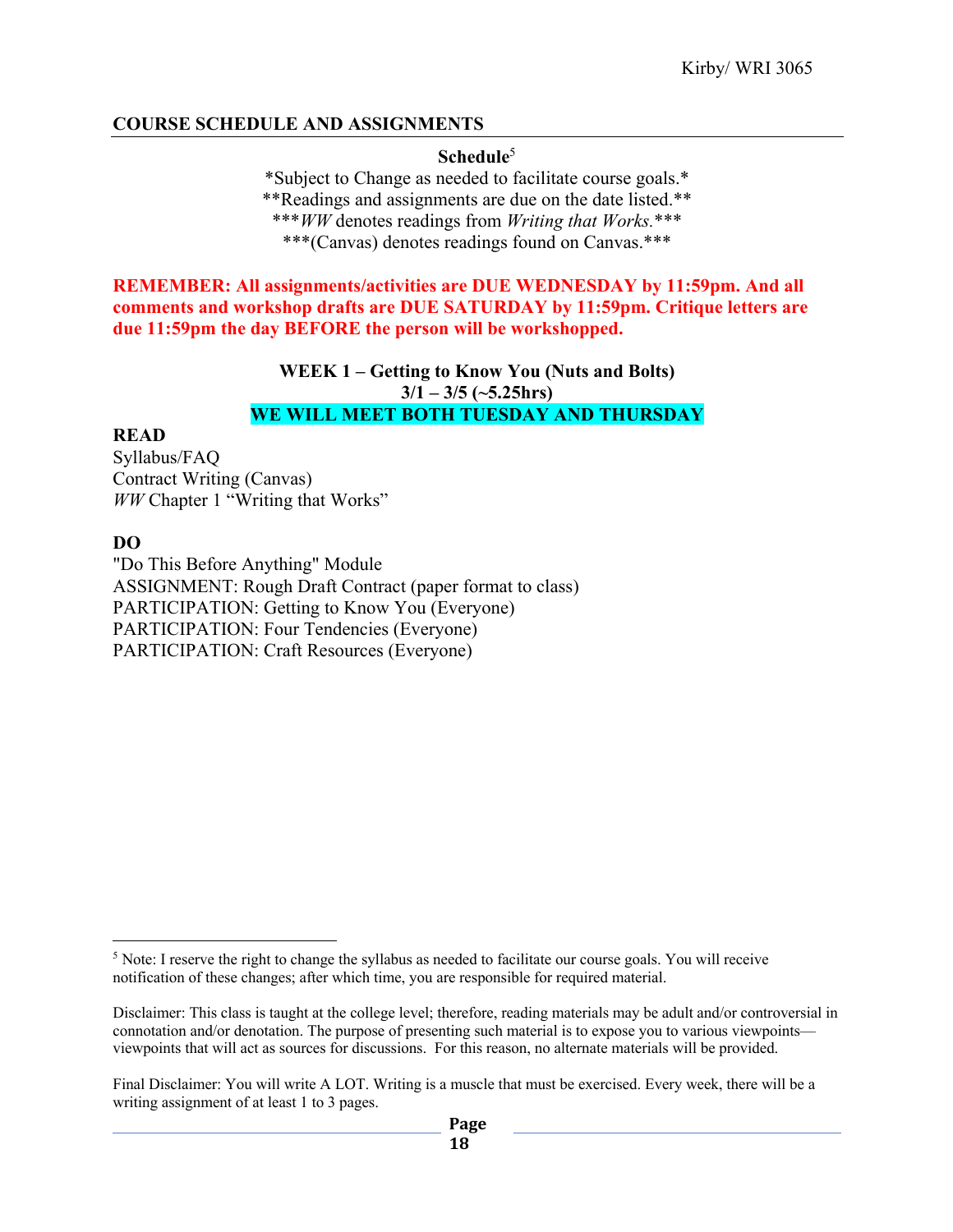## **WEEK 2 – Choosing Career Paths pt. 1 3/8 – 3/12 (~4.75hrs)**

**Guest:** Michelle Kessler (Qualcomm)

Bring 2 questions for Michelle Kessler

## **READ**

*WW* Chapter 2 "Don't Mumble—and Other Principles of Effective Writing" *WW* Chapter 3 "I Love My Computer" *WW* Chapter 4 "E-mail—the Great Mailbox in the Sky" Bolles *What Color Is Your Parachute* Chapter 5 "Self-Inventory Part 2: The Flower Exercise" (pp. 47 – 62) (Canvas)

## **DO**

EMAIL (professional): Questions for Michelle Kessler PARTICIPATION: Petals 1 & 2 Exercises (A- & B-Contracts) PARTICIPATION: Reading Takeaways (A-Contract)

## **WEEK 3 – Choosing Career Paths pt. 2 3/15 – 3/19 (~9.25hrs)**

## **READ**

*WW* Chapter 5 "Memos and Letters That Get Things Done" Bolles *What Color Is Your Parachute* Chapter 5 "Self-Inventory Part 2: The Flower Exercise"  $(pp. 63 - 83)$  (Canvas) Bolles *What Color Is Your Parachute* Chapter 5 "Self-Inventory Part 2: The Flower Exercise" (pp. 85 – 99) (Canvas)

## **DO**

ASSIGNMENT: Contract for Grade (Everyone) PARTICIPATION: Craft Resources PARTICIPATION: Seven Stories: Petal 3 exercise (A- and B-Contract) PARTICIPATION: Petals 4 & 5 Exercises (A- & B-Contracts) PARTICIPATION: Reading Takeaways (A-Contract)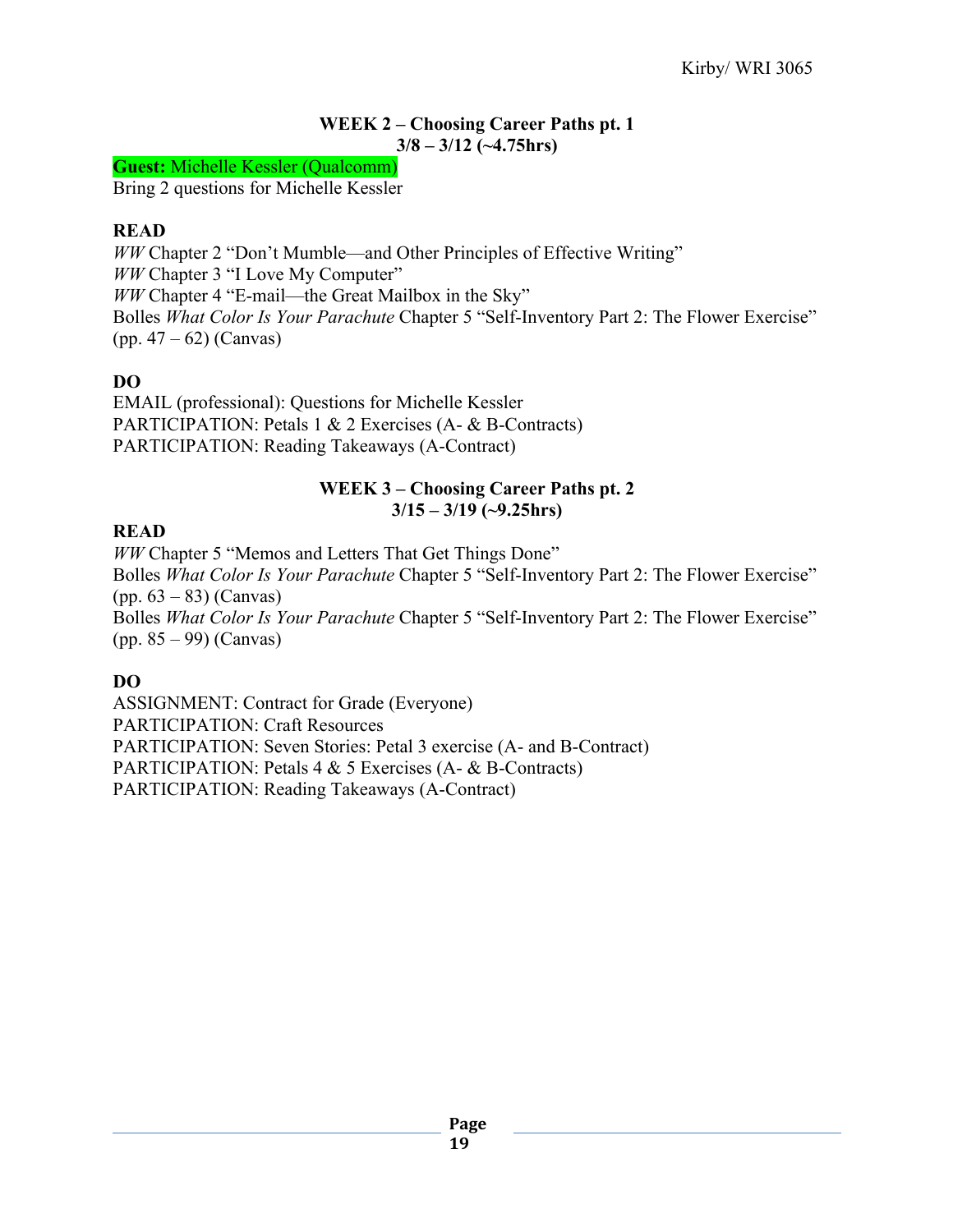## **WEEK 4 – Choosing Career Paths pt. 3 3/22 – 3/26 (~7.25hrs)**

**Guest**: Chris Kirby (resumes and LinkedIn)

Bring 2 questions for Chris Kirby

## **READ**

*WW* Chapter 11 "Writing a Resume" Bolles *What Color Is Your Parachute* Chapter 5 "Self-Inventory Part 2: The Flower Exercise" (pp. 100 – 119) (Canvas) Bolles *What Color Is Your Parachute* Chapter 7 "Google is Your New Resume" (pp. 141 – 163) (Canvas)

## **DO**

EMAIL (professional): Questions for Chris Kirby DRAFT: Resume/CV (paper copy to class) ASSIGNMENT: Memo – Proposal for Personal Portfolio (email with attachment – what types of documents you need for applying) PARTICIPATION: Craft Resources PARTICIPATION: Petals 6 & 7 Exercises (A- & B-Contracts) PARTICIPATION: Reading Takeaways (A-Contract)

## **WEEK 5 – Your Public Face 3/29 – 4/2 (~8.75hrs)**

## **READ**

*WW* Chapter 13 "Making It Easy to Read" *WW* Chapter 12 "Editing Yourself" *WW* Chapter 6 "Writing for an Audience"

## **DO**

SIGN UP FOR INDIVIDUAL CONFERENCES ASSIGNMENT: LinkedIn Profile DRAFT: Cover Letter PARTCIPATION: Peer Review PARTICIPATION: Craft Resources PARTICIPATION: Reading Takeaways (A-Contract)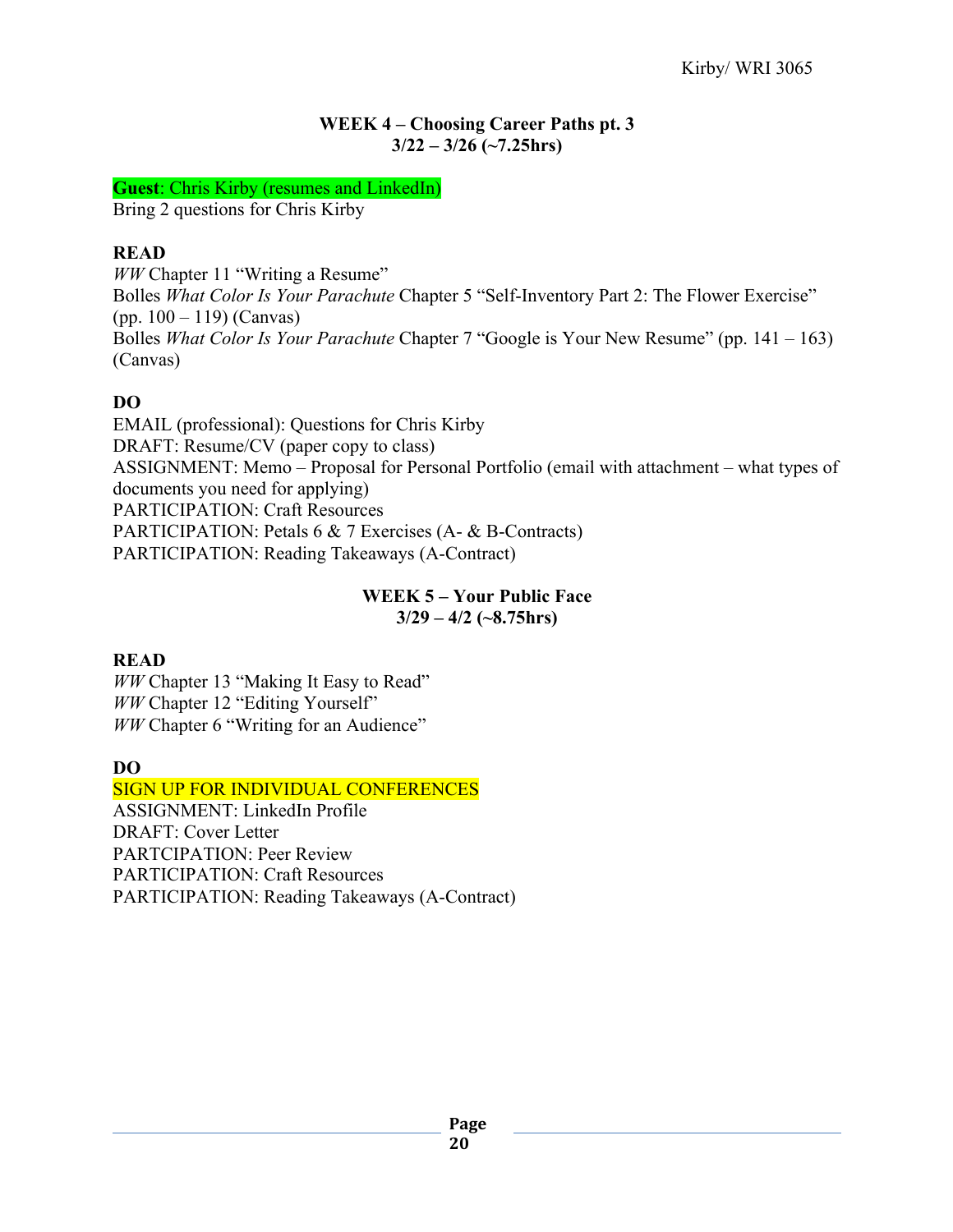#### **WEEK 6 – Midterm Presentations 4/5 – 4/9 (~10.75hrs)**

#### **DO**

ASSIGNMENT: Personal Portfolio Presentations ASSIGNMENT: Personal Portfolio (A- and B-Contracts also include Biography and/or Statement of Purpose) PARTICIPATION: Craft Resources

#### **WEEK 7 – "SPRING BREAK" 4/12 – 4/16**

## **DO**

Research for your Professional Portfolio Breathe. ASSIGNMENT: Email that discusses the type of writing used in your chosen career path PARTICIPATION: Watch and Comment on Peers' Presentations

## **WEEK 8 – Building a Professional Portfolio 4/19 – 4/23 (~5.25hrs)**

#### **READ**

*WW* Chapter 7 "Plans and Reports That Make Things Happen" *WW* Chapter 8 "Recommendations and Proposals That Sell Ideas"

## **DO**

ASSIGNMENT: Contract Reflection ASSIGNMENT: Draft Plan/Proposal for Professional Portfolio ASSIGNMENT: Handwritten Letter to Colleague (A-Contract) PARTICIPATION: Craft Resources PARTICIPATION: Reading Takeaways (A-Contract)

#### **WEEK 9 – Conference Week 4/26 – 4/30 (~3.5hrs) INDIVIDUAL CONFERENCES; NO FORMAL CLASS**

## **READ**

*WW* Chapter 10 "Coping with Political Correctness" *WW* Chapter 9 "Asking for Money"

## **DO**

PARTICIPATION: Reading Takeaways (A-Contract)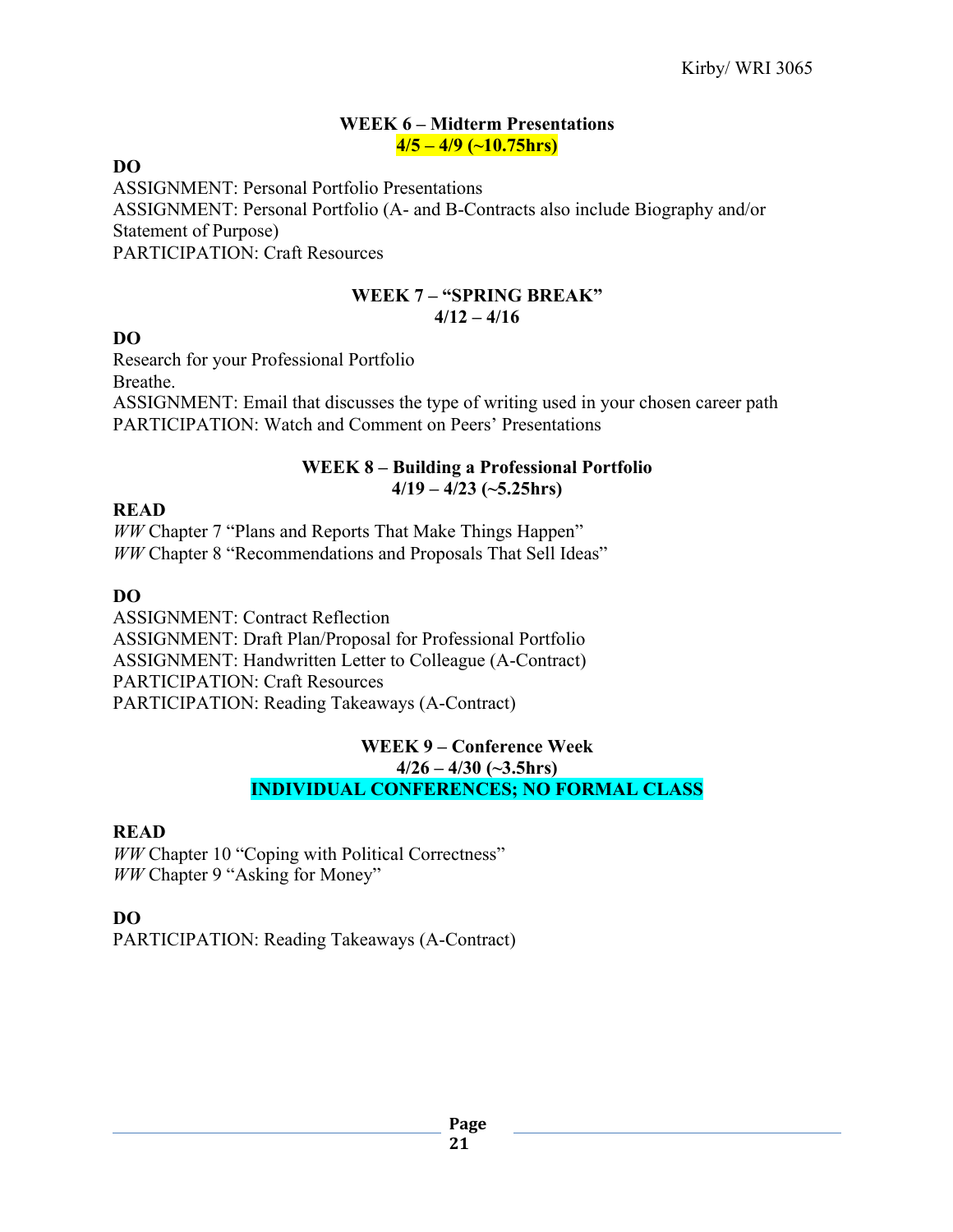### **WEEK 10 – Freelancing 5/3 – 5/7 (~4.25hrs; Group 1: ~9.25hrs)**

**Guest:** Geoff Ledford (freelancing) (at 3pm) Bring 2 questions for Geoff Ledford

## **DO**

Questions for Geoff Ledford ASSIGNMENT: Professional Email with Attachment Plan/Proposal for Professional Portfolio (revised) ASSIGNMENT: Thing  $W +$  Explanation (Group 1) PARTICIPATION: Craft Resources

#### **WEEK 11 – Workshop Group 1 5/10 – 5/14 (~10.25hrs; Group 2: ~15.25hrs)**

**READ** Each others' work!

## **DO**

ASSIGNMENT: Thing  $W +$  Explanation (Group 2) ASSIGNMENT: Thing 1 + Explanation to Canvas Group (Everyone) PARTICIPATION: Workshop Group 1 Thing W (Everyone Bring Critique Letters)

## **WEEK 12 – Workshop Group 2 5/17 – 5/21 (~10.25hrs; Group 3: ~15.25hrs)**

## **READ**

Each others' work!

## **DO**

ASSIGNMENT: Thing  $W +$  Explanation (Group 3) ASSIGNMENT: Peer Review Thing 1 with Canvas Group (A- and B-Contract) PARTICIPATION: Workshop Group 2 Thing W (Everyone Bring Critique Letters)

> **WEEK 13 – Workshop Group 3 5/24 – 5/28 (~10.25hrs; Group 4: ~15.25hrs)**

## **READ**

Each others' work! **DO** ASSIGNMENT: Thing  $W +$  Explanation (Group 4) ASSIGNMENT: Thing 2 + Explanation to Canvas Group (Everyone) PARTICIPATION: Workshop Group 3 Thing W (Everyone Bring Critique Letters)